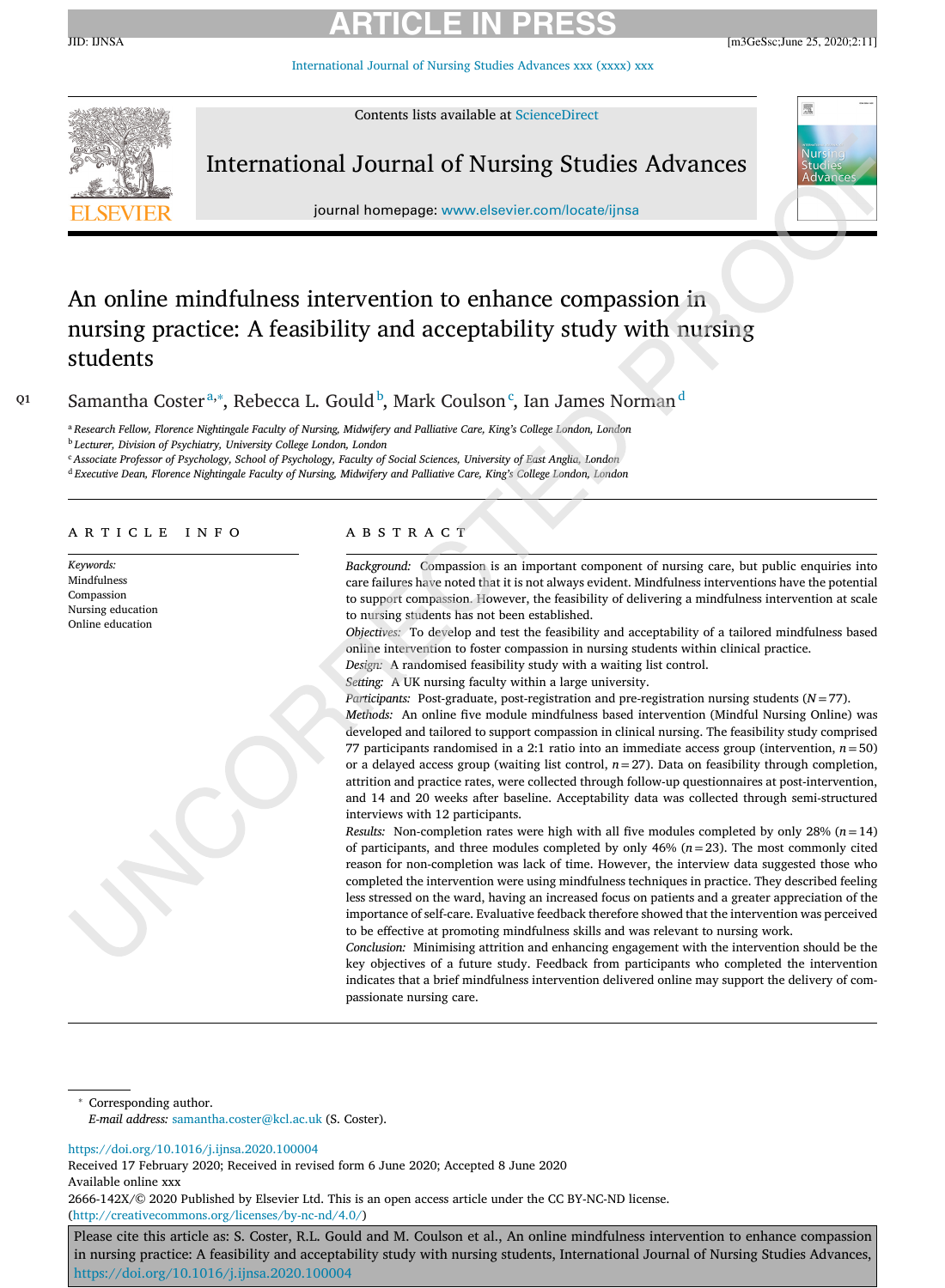#### S. Coster. R.L. Gould and M. Coulson et al. (2002) S. Coster and Mursing Studies Advances xxx (xxxx) xxx

#### **What is already known about the topic?**

- <sup>2</sup> There are a number of factors which can hinder compassion in healthcare, and which reflect the challenging nature of the role and workplace pressures.
- There has been only limited research to develop and evaluate educational interventions which support compassionate nursing
- care within the realities of clinical practice.

## **What this paper adds**

- <sup>7</sup> A mindfulness-based intervention tailored to nursing practice is a promising way of supporting compassion and addressing factors which undermine compassion in daily practice.
- Using online delivery offers flexibility in training and can increase nursing students' access to learning mindfulness techniques.
- There is a need for further research to determine how to maximise nursing students' engagement in and completion of online mindfulness interventions.

#### **1. Introduction**

 Empirical evidence suggests that compassionate care can improve patient experience and increase the likelihood of better patient outcomes (Post, [2011;](#page-14-0) van der [Cingel,](#page-14-0) 2011). Compassion is also considered a central tenet of nursing care (Chambers and Ryder, 2009). However, high profile care failures suggest that [compassionate](#page-13-0) care does not always occur [\(Francis,](#page-13-0) 2013). Indeed, there have been several campaigns and policy initiatives internationally to promote the importance of compassion within healthcare in the US (Lown, Rosen, and [Marttila,](#page-14-0) 2011), New Zealand [\(Youngson,](#page-14-0) 2012) and the UK [\(Cummings](#page-13-0) and Bennett, 2012; [Francis,](#page-13-0) 2013). Such campaigns have had a mixed response from staff; for example, in the UK, whilst many of the values and aims within the "Compassion in Practice" strategy [\(Cummings](#page-13-0) and Bennett, 2012) have been successfully implemented across services, some nurses appear sceptical of the largely top-down approach of the campaign and of its failure to recognise the considerable organisational barriers to providing compassion in practice [\(Serrant](#page-14-0) et al., 2016, Driscoll et al., 2018)

 Multiple factors appear to hinder the delivery of compassionate care in healthcare settings. Low staffing levels can limit nurses' ability to dedicate time to creating rapport and trust with patients (Ball et al., 2014). Some healthcare delivery settings have an excessive focus on performance and financial targets, which can lead staff to feel that they themselves are not treated by their organisation in a [compassionate](#page-13-0) way. This focus can increase workers' stress and can be to the detriment of patient care (Cole- King and Gilbert, 2011; [Firth-Cozens](#page-13-0) and Cornwell, 2009). Caring itself can have a psychological impact on professionals which can also hamper compassionate responding. Witnessing suffering on a continual basis can lead to stress-related syndromes such as burnout or compassion fatigue [\(Figley,](#page-13-0) 1995; Maslach and [Goldberg,](#page-14-0) 1998; [Peters,](#page-14-0) 2018). Similarly, unsupported, the emotional labour to regulate nurses' own negative emotions in practice can lead to exhaustion (Delgado, Upton, Ranse, Furness, and Foster, 2017; [Hochschild,](#page-13-0) 1983).

 In terms of interventions for healthcare professionals, Blomberg, Griffiths, [Wengstrom,](#page-13-0) May, and Bridges (2016) reviewed 25 compassionate nursing interventions and concluded through narrative synthesis that most studies showed significant benefits of the interventions in relation to the outcomes measured. A review by Durkin, [Gurbutt,](#page-13-0) and J. (2018) of teaching compassion to nursing students found only two such teaching interventions. A wider scoping review by [Sinclair](#page-14-0) et al. (2016) of the compassion literature included a description of ten interventions to promote compassion to others (and self) in healthcare professionals and students. The reviews identified a range of interventions which were mostly face-to-face, and included evaluations of role-play, communication training, journaling, simulations, new models of care and mindfulness. [Blomberg](#page-13-0) et al. (2016) referred to the low quality of most of these studies which were not replicable, often [quasi-experimental](#page-14-0) and lacked theoretical frameworks. Sinclair et al. (2016) recommended that compassion training should be individualised to students and their existing qualities through a process of reflexive and experiential learning.

 Given the emotional and practical resources required to deliver compassionate care [\(Tierney,](#page-14-0) Bivins, and Seers, 2018) mindfulness may be a promising intervention for supporting staff working in challenging organisational environments. Marlatt and [Kristeller](#page-14-0) (1999, p68) describe mindfulness as a way of attention training, of "bringing one's complete attention to the present experience on a moment to moment basis." Although there are a number of mindfulness models which propose different mechanisms of action, most share the concepts of enhancing attention, increasing self-awareness, de-centring (changing how we view our thoughts) and improving emotional regulation [\(Bishop](#page-13-0) et al., 2004; [Hölzel](#page-13-0) et al., 2011; Shapiro, Carlson, Astin, and [Freedman,](#page-14-0) 2006). Meta-analyses have suggested that regular practice of mindfulness, largely through meditation, has positive effects in terms of reducing stress, depression and anxiety [\(Demarzo](#page-13-0) et al., 2015; [Goyal](#page-13-0) et al., 2014; [Kuyken](#page-14-0) et al., 2016). Reviews of mindfulness intervention studies with nurses and nursing students have also confirmed that it can reduce their stress and anxiety [\(Botha,](#page-13-0) Gwin, and C., 2015; [Smith,](#page-14-0) 2014; Van Der Riet, Levett-Jones, and [Aquino-Russell,](#page-14-0) 2018). There is also a limited amount of research which suggests that mindfulness may increase empathy and focus on [patient-centred](#page-13-0) outcomes in healthcare staff and students [\(Barbosa](#page-13-0) et al., 2013; Irving, Dobkin, and Park, 2009; [Krasner](#page-14-0) et al., 2009; Shapiro and [Schwartz,](#page-14-0) 1998).

 Although the exact mechanism by which mindfulness fosters empathy and compassion is unclear, the literature suggests at least five hypothetical pathways through which mindfulness could foster compassion in nursing practice. Additional pathways might be identified, but those listed below provided the conceptual and mechanistic rationale behind the intervention described in this paper. A mindfulness intervention could support compassionate practice by: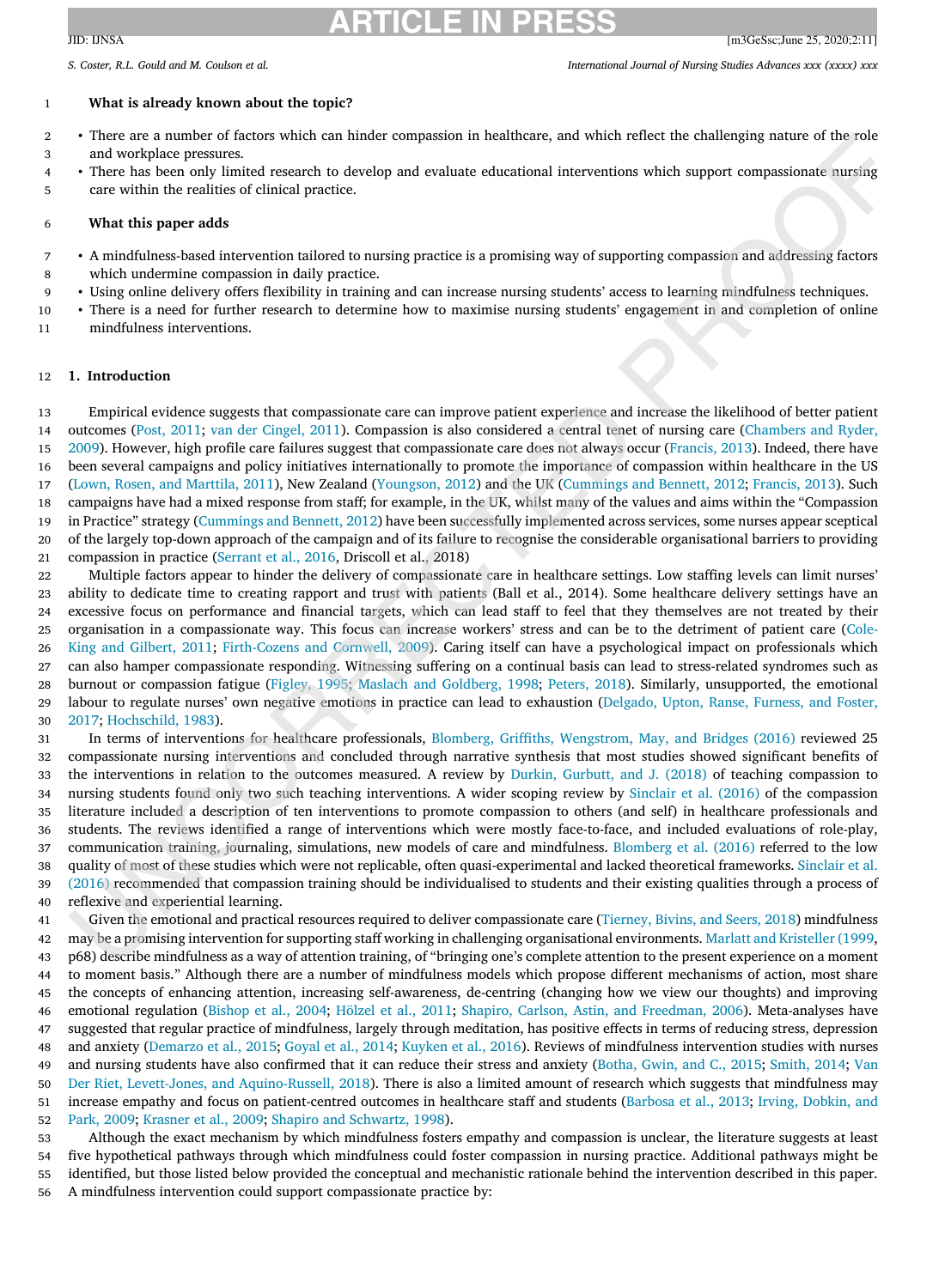S. Coster. R.L. Gould and M. Coulson et al. (2002) S. Coster and Mursing Studies Advances xxx (xxxx) xxx

#### **Table 1**

Intervention content by module.

| Title                                       | Nursing challenge                                                    | Objective                                                                                                           | Formal and informal practices                                                                                                              |
|---------------------------------------------|----------------------------------------------------------------------|---------------------------------------------------------------------------------------------------------------------|--------------------------------------------------------------------------------------------------------------------------------------------|
| Module 1: Introduction                      | Nursing on autopilot                                                 | Orientate nurses to the practice of mindfulness                                                                     | Body scan<br>Mindful Hand washing                                                                                                          |
| Module 2: Focusing<br>attention & awareness | Multi-tasking in<br>nursing and<br>interruptions                     | Promote greater awareness in practice to noticing<br>suffering and how to respond effectively                       | Body Scan<br>Mindful walking at work and other<br>work-based examples<br>STOP (Stop, Take a breath, Observe,<br>Proceed) or Pause practice |
| Module 3: Stress!                           | Stress of nursing: both<br>organisational and<br>personal challenges | Focus on stress reduction (emotional regulation) to<br>allow more compassionate responding to occur                 | Body and Breath Meditation<br>Three minute-breathing space and<br>other work-based examples                                                |
| Module 4: Being with<br>distress            | Emotional overload of<br>nursing role                                | Foster the ability to tolerate difficult or negative<br>emotions to provide compassion without being<br>overwhelmed | Sitting meditation (Sounds and<br>thoughts)<br>Mindful movement with work-based<br>examples                                                |
| Module 5: A<br>Compassionate<br>approach    | Trying to deliver<br>compassionate care                              | Promote self-compassion and self-care) and generate<br>motivation for compassion to others                          | Loving Kindness Meditation<br>Self-compassion breaks at work<br>Gratitude practice                                                         |

57 1) Increasing awareness in the practice setting which could improve professionals' awareness of and sensitivity towards what patients 58 need in busy environments [\(Hölzel](#page-13-0) et al., 2011, Youngson, 2011);

- 59 2) Increasing empathy through a greater awareness of ones' own emotions, which is thought to be a precursor to [compassion](#page-13-0) (Block-60 Lerner, Adair, Plumb, Rhatigan, and Orsillo, 2007);
- 61 3) Strengthening motivation to be compassionate to others, through mindfulness and compassion enhancing meditative practices 62 [\(Gilbert](#page-13-0) et al., 2009; Leiberg, [Klimecki,](#page-14-0) and Singer, 2011);

63 4) Supporting self-compassion leading to a more optimistic appraisal of one's own resources, and a recognition of the commonality 64 of human suffering [\(Cole-King](#page-13-0) and Gilbert, 2011; [Neff et](#page-14-0) al., 2013);

65 5) Improving emotional regulation, and thus lowering stress levels known to have a negative impact on empathy and compassion 66 [\(Firth-Cozens](#page-13-0) and Cornwell, 2009).

 Previous research with healthcare [professionals](#page-13-0) (Beddoe and [Murphy,](#page-13-0) 2004; Cohen-Katz, Wiley, Capuano, Baker, and Shapiro, 2004; Shapiro, Astin, Bishop, and [Cordova,](#page-14-0) 2005; Van Der Riet, Rossiter, Kirby, [Dluzewska,](#page-14-0) and Harmon, 2015) suggests that attrition from mindfulness courses is an issue. Staff generally report insufficient time to attend sessions. Most standard courses usually last at least 26 h over a period of eight weeks [\(Kabat-Zinn,](#page-13-0) 1982). However, research suggests that mindfulness-based programmes can be abbreviated without reducing their effects on measures of physical and [psychological](#page-13-0) health [\(Carmody](#page-13-0) and Baer, 2009; Cavanagh et al., 2013; [Gilmartin](#page-13-0) et al., 2017). Online delivery may solve the problem of erratic attendance of nursing students and healthcare professionals at face-to-face mindfulness sessions. Despite this potential, the use of online methods to deliver mindfulness training to nursing students has rarely been explored.

75 The objectives of the randomised, mixed methods evaluation study reported in this paper were to investigate: 1) the feasibility 76 of delivering the online intervention; 2) its acceptability to nursing students; and 3) the feasibility of the trial design and outcome 77 measures to inform a further effectiveness trial.

#### 78 **2. Methods**

## 79 *2.1. Development and description of the intervention*

 The intervention was developed using the Medical Research Council Framework [\(Craig](#page-13-0) et al., 2008) which provides a systematic approach to developing complex interventions. It was developed by a team comprising a researcher, a mental health nurse, and experts who were qualified to teach mindfulness within the NHS and higher education settings (SC, IN, MC and RLG). As part of the development process, stakeholders' views on appropriate content were also gathered through a small focus group with post-84 registration nursing students  $(n=5)$  and further consultation with nursing academics. The usability of the first prototype was tested 85 with a sample of qualified nurses and nursing students  $(n=6)$ , and a final version was developed incorporating this feedback. The intervention was developed using LifeGuide, a software initiative funded by the Economic and Social Research Council (UK) to develop interactive online healthcare interventions.

 Table 1 and the accompanying description below is guided by the template for intervention description and replication checklist (TIDieR) [\(Hoffmann](#page-13-0) et al., 2014). All five of the modules comprised didactic information on compassion and mindfulness, and each was framed by common challenges in nursing. This was to increase salience and provide practical approaches to implementing mind-91 fulness into nursing practice. Table 1 shows the informal mindfulness practices which were suggested. These were brief meditations which could be done as part of the working day. For example, participants were advised to use STOP and take a mindful pause when going to the pharmacy, or before entering a patient's room. Formal practices comprised longer guided meditations lasting between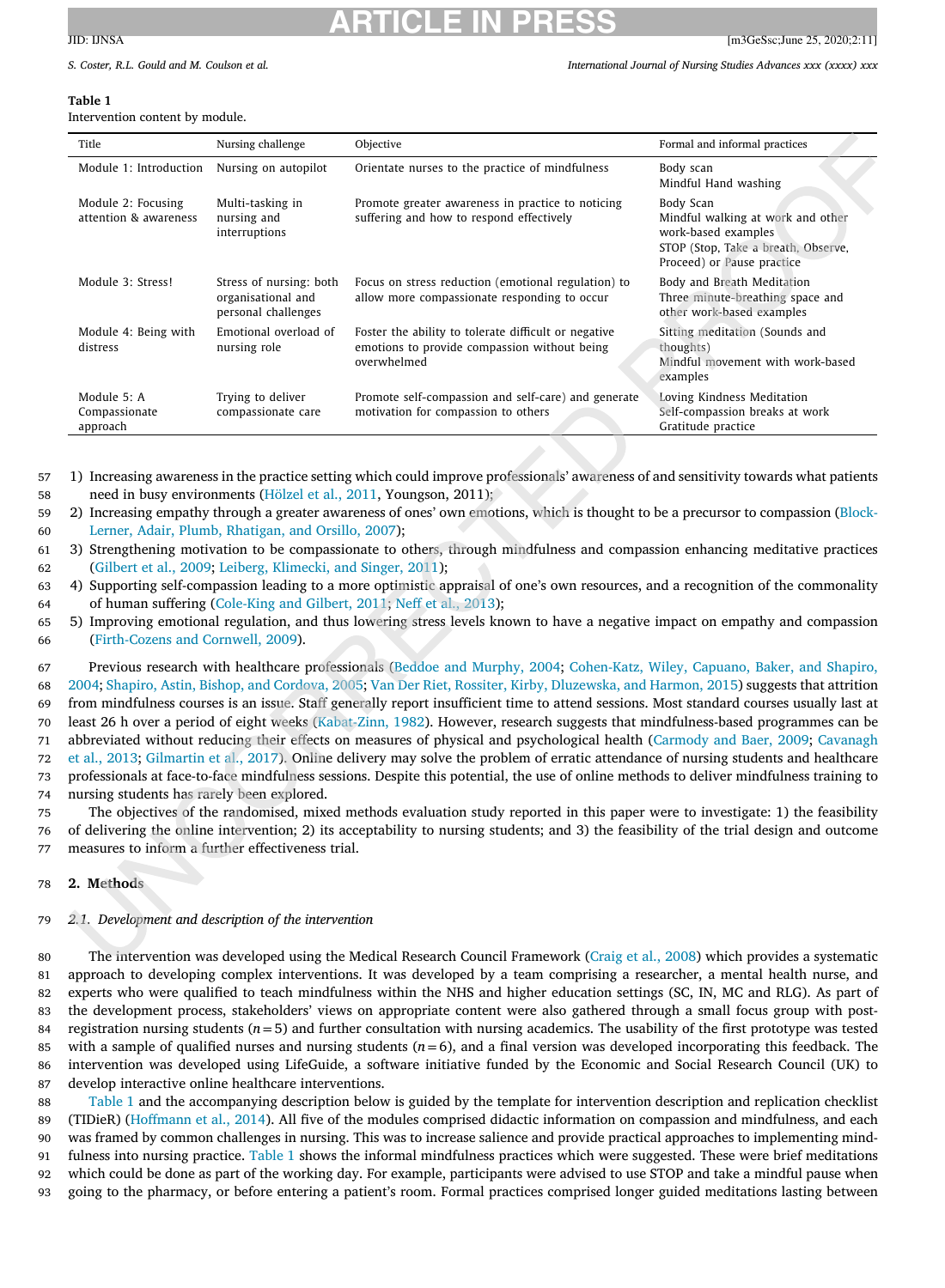S. Coster. R.L. Gould and M. Coulson et al. (2002) S. Coster and Mursing Studies Advances xxx (xxxx) xxx

 10 and 20 min. For these, participants were directed, with permission, to a website associated with a self-help mindfulness book, "Finding Peace in a Frantic World" [\(Williams](#page-14-0) and Penman, 2011) which provides free, downloadable meditation files.

 Each module took between 30 and 60 min to complete and was released on a weekly basis. Participants accessed the modules one to five sequentially, and were unable to access the next module until they had completed the previous one. They were always able to review previously studied modules. They were able to email mindfulness experts with practice questions or an administrator for technical issues. There was also the opportunity to join a peer support forum to connect to other participants. Each module ended with a resources page of links to academic papers, news articles and relevant videos on the internet to support module learning. Standardised emails were sent on module completion, when a new module became available, and as a reminder to access a module or complete follow up assessments. Participants were also emailed weekly with motivational tips. Each module contained a frequently asked questions page on practice itself (e.g. becoming distracted or getting bored) and a list of common barriers to practising (e.g. finding time and losing motivation) and how to overcome them.

#### *2.2. Evaluation of the intervention: Study design and data collection procedures*

 The intervention was tested for feasibility using a randomised design, featuring a wait list control, with a 2:1 randomisation bias to ensure that sufficient numbers were randomised to the intervention group to provide feedback. Participants registered online and then completed baseline data. They were then randomised automatically and informed about their allocation through the intervention software, which was followed later by a confirmatory email. Participants in the delayed access group (waiting list control) were given access to the intervention at the end of the study at 20 weeks. Participants were recommended to complete the intervention within 8 weeks but could access it after this time and up until the end of the study. Ethical approval was obtained from the university's ethics committee prior to the development and testing of the intervention (PNM:HR-15/16–273).

#### *2.3. Participants*

 Participants were eligible if they were either second or third-year pre-registration nursing students or post-registration students. There were no exclusion criteria for second and third year students. First year students were excluded as they were not considered to have enough clinical experience to make use of the techniques in practice. Although the intervention was developed as an introduction to mindfulness, students with previous mindfulness experience were still eligible to participate. Recruitment lasted six months via information posted on student online learning boards and posters within the Faculty. Participants were informed that the study was an independent research project and that choosing to participate or not would have no effect on their studies. Participants in the immediate access and delayed access groups who completed their final follow up evaluations were offered £10 and £5 vouchers respectively. Completion certificates were sent to those who completed module five, and interviewees were offered a £10 voucher for their time. Although not powered, the target sample size for the evaluation study was 90, assuming a high attrition rate of up to 50%. This was informed by previous high dropout rates in studies of online mindfulness interventions [\(Cavanagh](#page-13-0) et al., 2013). Even with this level of dropout, there would be sufficient numbers in each group for the purposes of testing the feasibility and acceptability of the intervention [\(Julious,](#page-13-0) 2005).

#### *2.4. Evaluating the feasibility of the intervention*

#### *2.4.1. Completion rates*

 Data were collected on the percentage of people who: 1) did not begin the first module; 2) completed five modules by the end of the study period; and 3) completed three or more modules by the end of the study period. Participants who completed at least three of the five modules were considered to have had sufficient exposure to the intervention (or dose) which is akin to the threshold of 50% (or four out of eight sessions) set by previous [mindfulness](#page-14-0) studies (Crane and [Williams,](#page-13-0) 2010; [Dimidjian](#page-13-0) et al., 2014; Kuyken et al., 2010).

#### *2.4.2. Practice rates*

 Data on the amount of practice (formal and informal) which occurred during the previous week. This was collected through participant self-rating at the beginning of each new module, and at 14 and 20 weeks follow up. At each timepoint, participants were asked how many days per week they carried out both formal and informal practice (not at all, one to two days, three or four days, or more than four days). As research suggests that practising mindfulness for at least three days per week can have an impact on psychological outcomes [\(Crane](#page-13-0) et al., 2014; Perich, [Manicavasagar,](#page-14-0) Mitchell, and Ball, 2013) participants were subsequently categorised into those reporting either moderate to high practice (three days per week or more) or low practice (fewer than three days) at each of the time points.

#### *2.5. Evaluating the feasibility of the trial design/measures*

 The feasibility of the trial design was established through collecting data on the number of: 1) registering participants who wanted to be allocated to the particular groups (immediate or delayed access) at allocation; 2) control participants who engaged in mindfulness practices whilst waiting for the intervention, which could underestimate effect sizes in a future trial; 3) control participants accessing the intervention after 20 weeks to determine potential data loss from this group in an effectiveness trial and 4) The percentage of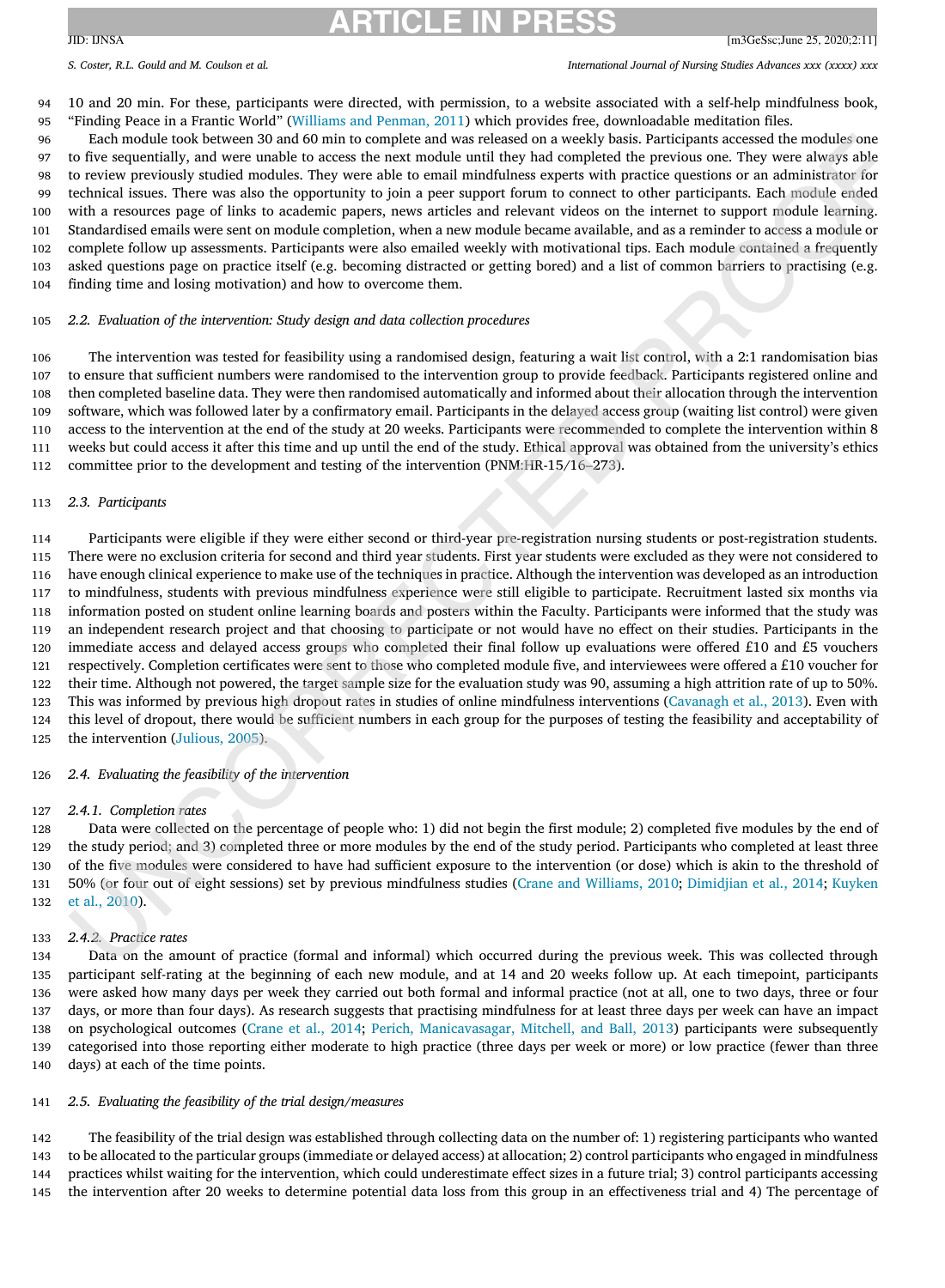S. Coster. R.L. Gould and M. Coulson et al. (2002) S. Coster and Mursing Studies Advances xxx (xxxx) xxx

 people providing follow up outcome data post-intervention (either after the final module, or at eight weeks if the intervention was not completed by then) and at 14 weeks and 20 weeks after registration. In addition, several possible psychological outcome measures were selected for potential use in a future effectiveness trial. They were chosen either because they addressed direct outcomes of the intervention (i.e. less fear of providing compassion for others) or the hypothesised pathways by which these direct outcomes might be achieved (i.e. greater mindfulness, reduced stress, increased empathy, increased compassion satisfaction, and increased compassion for self). Thus, they all had potential for use as primary and secondary outcome measures in a later effectiveness study.

## *2.6. Fear of compassion for others scales (FCS) (Gilbert, [McEwan,](#page-13-0) Matos, and Rivis, 2011)*

 As part of their work with clinical populations, [Gilbert](#page-13-0) et al. (2011) developed three scales to measure a person's tendency to resist engagement in compassionate behaviour towards others and oneself due to fear of personal consequences (e.g. stress, guilt or burden). 155 The FCS comprises three sub-scales (fear of expressing compassion to others, fear of expressing compassion to self and fear of receiving *compassion from others*). *The fear of expressing compassion to others scale* comprises ten items (e.g. "I worry that if I am compassionate, vulnerable people can be drawn to me and drain my emotional resources). All items are rated on a five-point Likert scale from 0 to 4, with lower scores indicating that the respondent has a low fear of expressing compassion for others. A Cronbach's alpha of 0.78 was reported within student and therapist populations [\(Gilbert](#page-13-0) et al., 2011). *The fear of compassion for self scale* comprises 15 items (e.g., ''I feel that I don't deserve to be kind and forgiving to myself''). It has a minimum score of 0 and a maximum of 60 with lower scores indicating that the respondent has a low fear of expressing compassion towards themselves. [Gilbert](#page-13-0) et al. (2011) reported good internal reliability with a Cronbach's alpha of 0.85 for this sub-scale.

## *2.7. Interpersonal reactivity index (IRI) [\(Davis,](#page-13-0) 1983)*

 The IRI [\(Davis,](#page-13-0) 1983) is a multi-dimensional measure of dispositional empathy comprising four, seven-item sub-scales which can be used independently. Only the seven-item empathic concern sub-scale (EC) which measures the extent to which a person has sympathy and compassion for others was used. The EC sub-scale comprises items such as, "I often have tender, concerned feelings for people less fortunate than me." Overall scores for this sub-scale range from a minimum of 0 to a maximum of 28 indicating high levels of empathy. Internal consistency of the IRI with Cronbach's alpha ranged from 0.70 to 0.78 (Yu and Kirk, [2009\)](#page-14-0). Test-retest reliabilities at 65–70 days ranged from 0.61 to 0.81 [\(Davis,](#page-13-0) 1983).

## *2.8. Mindful attention awareness scale (MAAS) [\(Brown](#page-13-0) and Ryan, 2003)*

 *The Mindfulness Attention Awareness Scale* (MAAS) conceptualises mindful awareness in everyday experiences as a state or char- acteristic that varies between people and can be cultivated with practice. Typical statements are: "I find it difficult to stay focused on what's happening in the present." It comprises ten questions on a six-point Likert scale. A mean score is calculated to provide a scoring range of one to six, with higher scores indicating that a person tends to be more mindful. On original validation, the MAAS had good internal consistency, with Cronbach's alpha of 0.82, and 4-week test–retest reliability of *r*=0.81 [\(Brown](#page-13-0) and Ryan, 2003).

## *2.9. Professional quality of life scale (ProQOL)[\(Stamm,](#page-14-0) 2010)*

 The ProQOL is a widely used measure of compassion fatigue and satisfaction. It is a 30-item self-report measure comprising three discrete subscales: 1) compassion Satisfaction (pleasure derived from providing compassion); 2) burnout; and 3) secondary traumatic stress (or compassion fatigue.) Respondents indicate how frequently they have experienced each item in the previous 30 days, on a 5-item Likert scale. Higher scores represent high levels of satisfaction, burnout and fatigue. The compassion satisfaction scale has a Cronbach's alpha of 0.88, the burnout scale of 0.75, and the compassion fatigue scale of 0.81.

## *2.10. Perceived stress scale (PSS) (Cohen, Kamarck, and [Mermelstein,](#page-13-0) 1983)*

 The Perceived Stress Scale (PSS) [\(Cohen](#page-13-0) et al., 1983) is a well validated and utilised ten item scale (Lee, 2012). The scale measures the frequency of stress within individuals over the last month using a five-point Likert scale. The total score ranges from 10 to a maximum of 40 which indicates high levels of stress. The PSS version 10 has good psychometric reliability with Cronbach's alpha of 0.78 reported [\(Cohen](#page-13-0) et al., 1983).

## *2.11. Acceptability of the intervention*

 Participants were asked to submit evaluations of each module. The evaluations were ad hoc measures developed by the authors to fit the needs of the feasibility study in the absence of appropriate, validated acceptability measures. The questions were scored using a Likert scale from 1 to 5 and are listed in [Table](#page-8-0) 3. Open response options to provide more information relating to the ratings were available for all items.

 All participants were also offered the opportunity to be interviewed, either at the end of the final module if they completed this, or alternatively at the end of the study. All participants who responded to the invitation were interviewed. Telephone interviews were conducted by a member of the research team (SC). The interview schedule was constructed by the research team to answer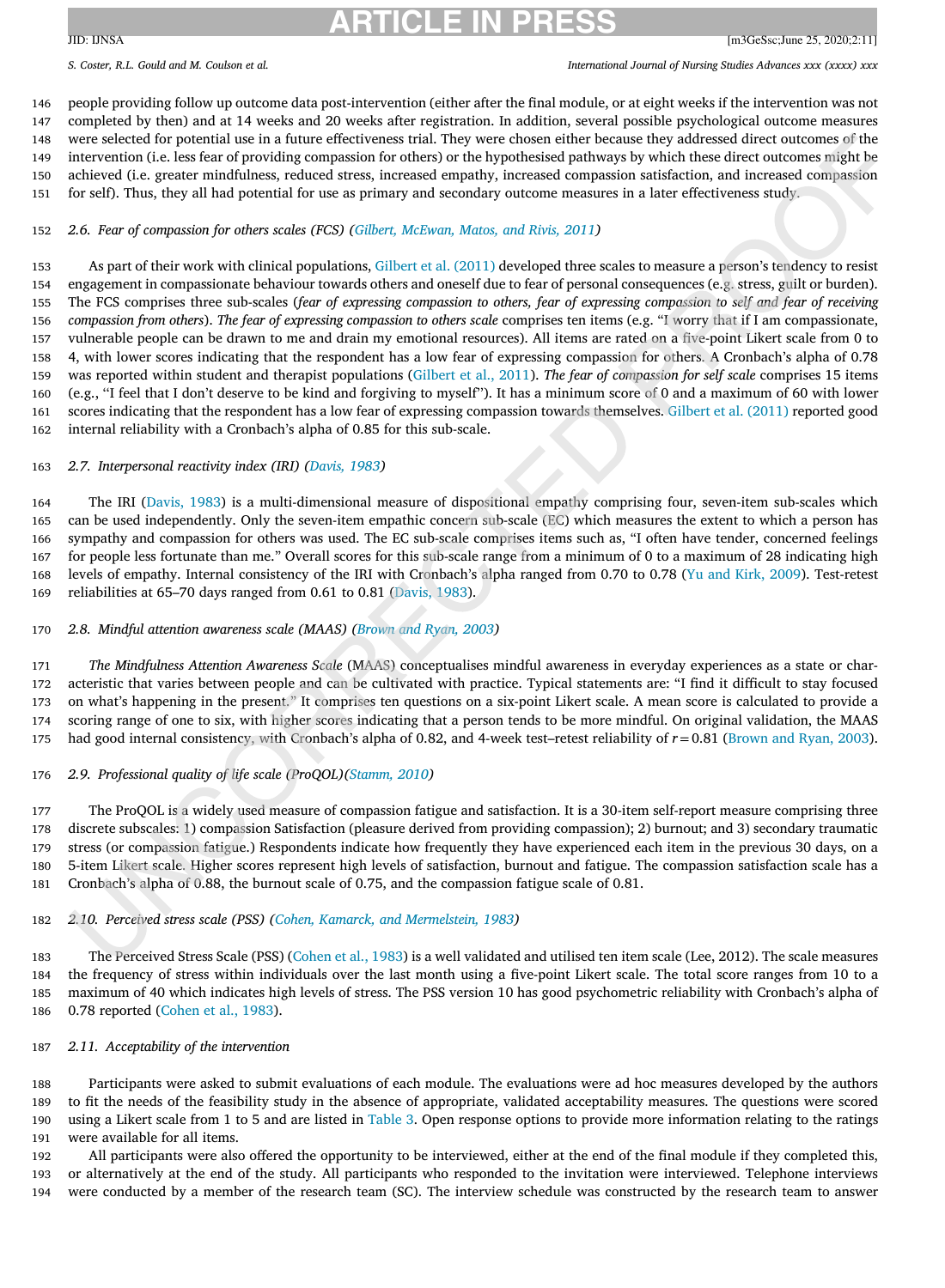#### S. Coster. R.L. Gould and M. Coulson et al. (2002) S. Coster and Mursing Studies Advances xxx (xxxx) xxx

 key questions of acceptability. It began by focusing on the acceptability of the intervention itself, including participants' motivation and expectations when registering for the intervention. In the second part, questions focused on the acceptability of the mindfulness practices, and any perceived impact of these. There was a clear distinction in the interview questions between the intervention itself and mindfulness practices. It was possible that participants might be enthusiastic about mindfulness or the intervention as a learning tool, without necessarily valuing both. The items were piloted for clarity and minor changes made. The final interview schedule can be found in Appendix 1.

#### *2.12. Data analysis*

 Descriptive statistics were used to examine the mean acceptability scores and the appropriateness of the psychological measures by comparing baseline scores against normative values for nurses and other populations. The interview data were analysed using a thematic analysis process outlined by Braun and Clarke [\(2006\)](#page-13-0) due to its flexibility of being untied to a particular theoretical stance. All interviews were transcribed by the researcher (SC) as the first stage of data familiarisation and transcriptions were imported into NVIVO (version 11).

 The analysis comprised five main stages: 1) familiarisation with the data which was achieved by transcribing and then re-reading transcripts several times; 2) generation of initial codes to organise the dataset into meaningful groups; 3) identification of themes, through locating different codes within broader themes, and then collation of all the relevant coded data extracts into these identified themes; 4) a review of themes to check that the coded data reflected each theme and these themes reflected the overall meaning of the dataset and finally 5) the naming of themes for further interpretative analysis, and an assessment of how they reflected the narrative of the overall dataset. Initially, two transcripts were read and then coded using procedures 1–3. To ensure objectivity, the preliminary coding scheme was discussed a second researcher (IJN), and after some discussion, the coding framework was revised.

#### **3. Results**

#### *3.1. Sample*

 Eighty-six people registered for the intervention although only 77 completed randomisation. Fifty participants were randomised to an immediate access group and 27 to a delayed access group. Overall, nearly two thirds of the sample (63.6%, *n*=49) were between the ages of 18–30. The majority (90.9%, *n*=70) described themselves as female. The most frequent nursing speciality was adult (general) nursing, followed by mental health and child health nursing. The largest proportion of students (70.1%, *n*=54) were pre-registration, with the remainder describing themselves as qualified nurses studying for a postgraduate qualification. Most 221 participants (55.8%,  $n=43$ ) had no previous experience of mindfulness, whilst  $42.8\%$  ( $n=33$ ) had a little experience (e.g. reading a pamphlet/book, looking at a video, etc.). [Table](#page-7-0) 2. shows the characteristics of the participants who were randomised into each group. However, since an effectiveness analysis was not planned, it was unnecessary to test for statistically significant differences in baseline characteristics across the groups (Arain, Campbell, Cooper, and [Lancaster,](#page-13-0) 2010).

#### *3.2. Feasibility of the intervention*

 Eighteen percent (*n*=9/50) of those randomised to the intervention group never began the intervention. Twenty-eight percent ( $n=14/50$ ) of the total sample who were randomised completed all five modules, with 46.0% ( $n=23/50$ ) completing at least three 228 modules. amongst the minority of participants  $(28.0\%, n=14/50)$  who submitted reasons for non-completion, the most commonly reported were insufficient time, breaking the continuity of practice, and the presence of competing events. See [Fig.](#page-6-0) 1 for participant flow through the study.

#### *3.3. Practice rates*

 Between weeks one and two, 51.7% (*n*=15/29) of participants reported moderate to high formal practice and 68.9% (*n*=20/29) practised informal techniques. Between weeks two and three, 43.5% (*n*=10/23) of participants practised formally at this level, with 60.9% (*n*=14/23) reporting moderate to high use of STOP (informal practice) and 65.2% (*n*=15/23) reporting this level of their own selected informal practice. Between weeks three and four, 47.6% (*n*=10/21) reported moderate to high practice of formal techniques and only 42.9% (*n*=9/21) used informal practices to this degree. In the final week, 64.3% (*n*=9/14) reported practising the sounds and thoughts meditation at moderate to high frequency, and 57.1% (*n*=8/14) reported using the three-minute breathing space at moderate to high frequency, whilst informal practice was undertaken by 64.3% (*n*=9/14). Practice data were submitted at the start of each module before completion. Some participants submitted the practice log without completing the module, which accounts for the occasional differences between these two totals.

#### *3.4. Feasibility of study design/measures*

 When asked before randomisation about their allocation preferences, 51.2% (*n*=44/86) of the participants preferred to be placed in the immediate access group, with only 4.7% (*n*=4/86) preferring the delayed group, and with 44.2% (*n*=38/86) expressing no preference. 46.8% (*n*=36/77) of all participants completed the post-intervention measures (after the last module or at eight weeks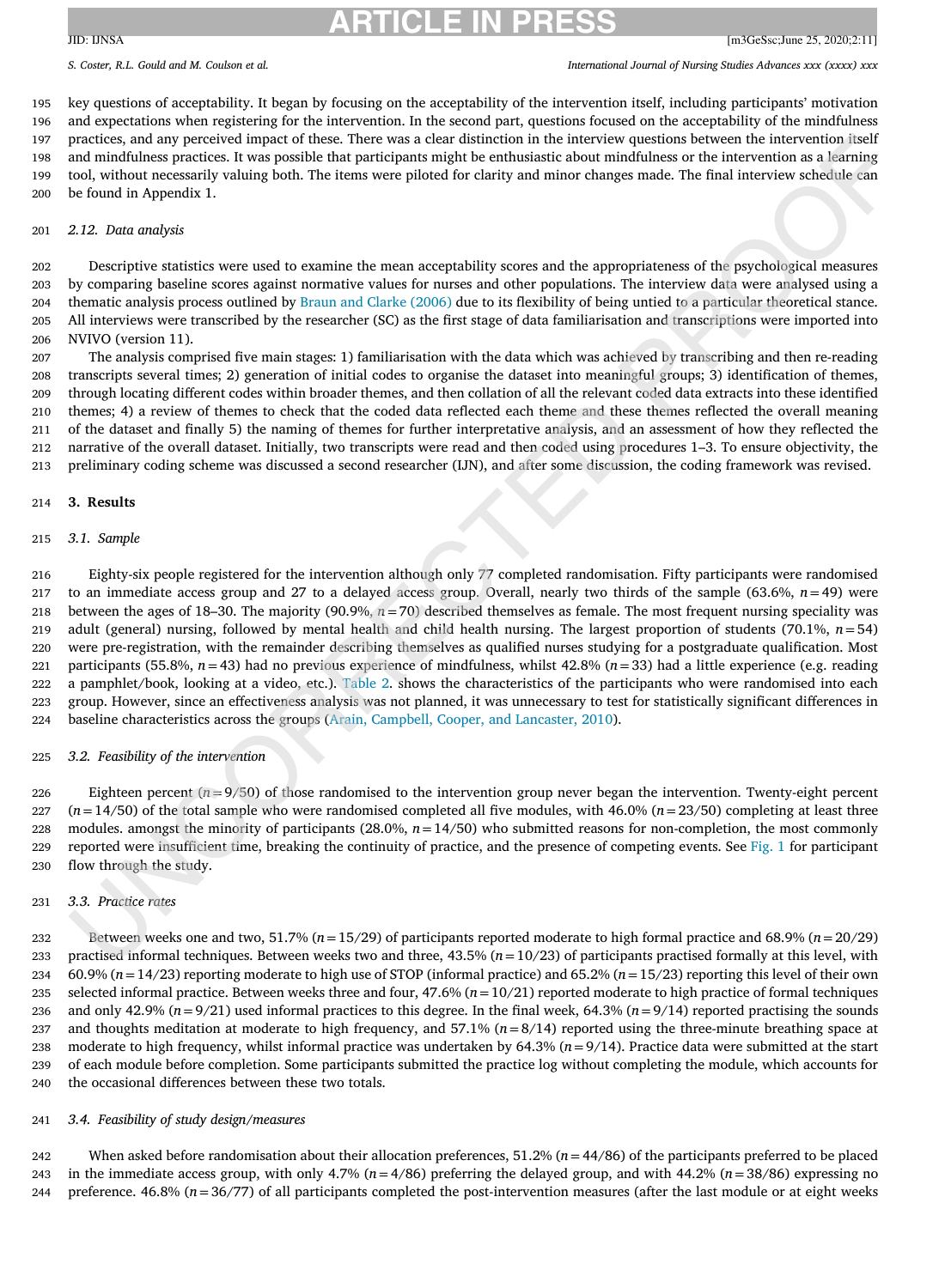<span id="page-6-0"></span>JID: IJNSA [m3GeSsc;June 25, 2020;2:11]

S. Coster, R.L. Gould and M. Coulson et al. (xxxx) xxx

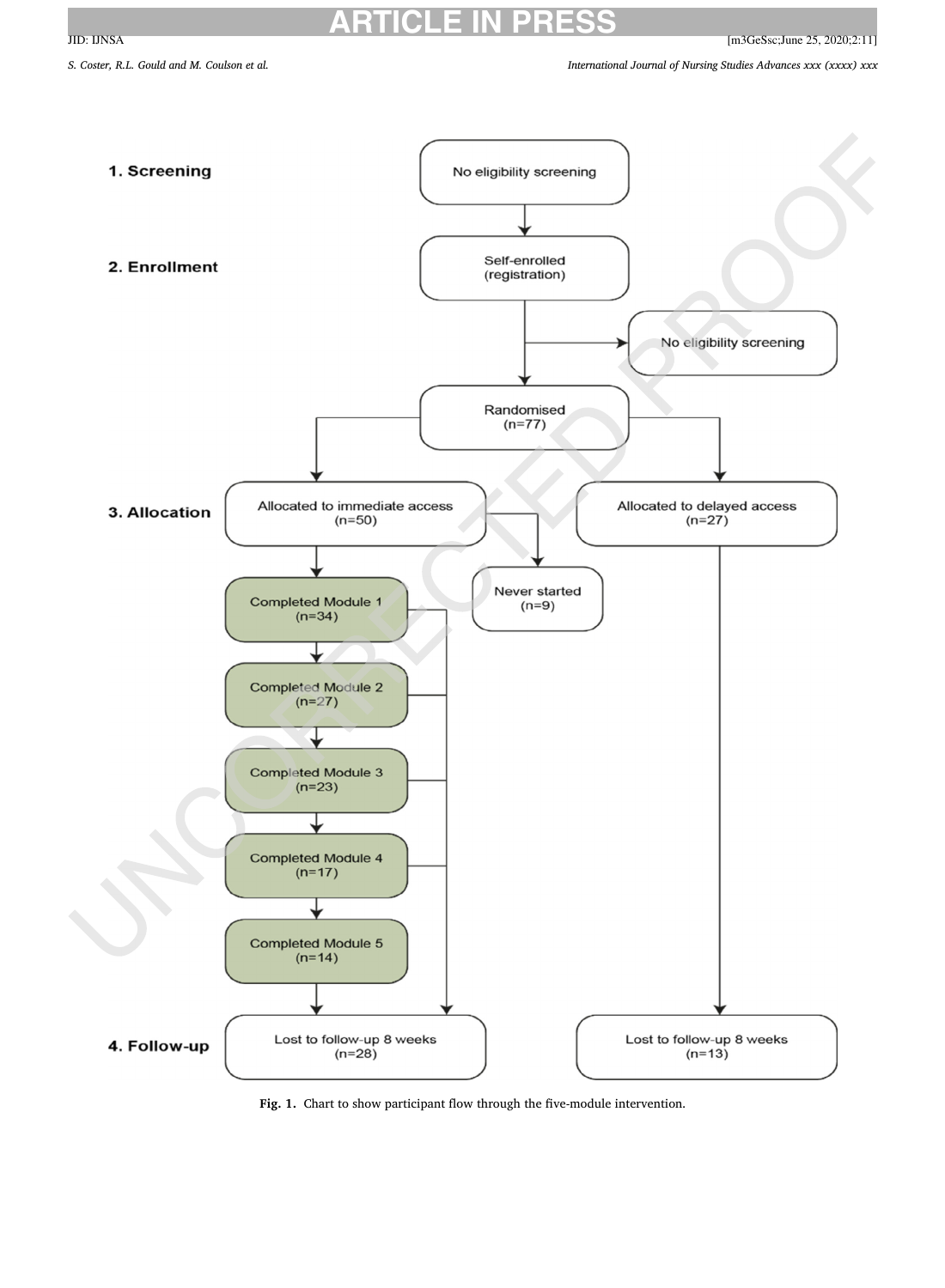## <span id="page-7-0"></span>**ARTICLE IN PRESS**  $JID: INSA$  [m3GeSsc;June 25, 2020;2:11]

## S. Coster. R.L. Gould and M. Coulson et al. (2002) S. Coster and Mursing Studies Advances xxx (xxxx) xxx

## **Table 2**

Baseline characteristics of participants in feasibility study.

| Characteristics             | Immediate access | Delayed access |
|-----------------------------|------------------|----------------|
| $N = 77$                    | group $n = 50$   | group $n = 27$ |
| Age                         |                  |                |
| $18 - 30$                   | 27 (54.0%)       | 22 (81.5%)     |
| $30 - 50$                   | 20 (40.0%)       | 5(18.5)        |
| $50 - 65$                   | 3(6%)            | 0              |
| Gender                      |                  |                |
| female                      | 46 (92.0%)       | 24 (88.9%)     |
| <b>Speciality</b>           |                  |                |
| adult                       | 26 (52%)         | 17 (63.0%)     |
| mental health               | 12 (24%)         | 2(7.4%)        |
| child health                | $5(10\%)$        | 4 (14.8%)      |
| primary care                | 1(2%)            | $\Omega$       |
| health visiting             | 0                | 1(3.7%)        |
| other                       | 6(12%)           | 3(11.1%)       |
| Course                      |                  |                |
| BSc (2nd and 3rd yr.)       | 19 (38%)         | 15 (55.6%)     |
| PGDip                       | 15 (30%)         | 5(18.5%)       |
| Postgraduate                | 11 (22%)         | 5(18.5%)       |
| Post registration           | $5(10\%)$        | 2(7.4%)        |
| Missing                     | 0                | 0              |
| Time since qual             |                  |                |
| Not qualified               | 23 (46%)         | 13 (48.1%)     |
| Less than 1 year            | 2(4%)            | 4 (14.8%)      |
| $1-5$ years                 | 12 (24%)         | 7 (25.9%)      |
| $6-10$ years                | 6(12%)           | 3(11.1%)       |
| Over 10 years               | 7(14%)           | $\Omega$       |
| <b>Previous mindfulness</b> |                  |                |
| None                        | 26 (52%)         | 17 (63%)       |
| A little                    | 23 (46%)         | 10 (37%)       |
| A lot                       | 1(2%)            | 0              |

 if they did not complete the final module before this time.) Whilst 35.1% (*n*=27/77) completed 14 weeks (post-registration) follow up measures and 40.3% (*n*=31/77) completed them at 20 weeks post-registration. In the delayed access group, at 20 weeks, 22% reported that they had accessed mindfulness resources during the wait period. Only three of the 27 participants in the delayed access control group chose to access the intervention at the end of the study period.

 [Table](#page-8-0) 3 provides a description of how the outcome measures varied across follow ups. This information is presented here purely to show the appropriateness of these specific measures with this sample. There was no evidence of floor or ceiling effects on any of the scales. Scores on the stress scale reduced by four to six points over time in both groups, although the reduction was larger in the immediate access group. The fear of self-compassion scale showed relatively large score changes, in a positive direction (between five to seven points post-intervention) with minimal changes observed in the delayed access group. The fear of compassion for others scale showed a small rise (i.e. indicating a greater fear of providing compassion to others) post-intervention. This decreased again at 14 weeks after registration and remained lower than baseline at 20 weeks.

## *3.5. Acceptability of the intervention*

 [Table](#page-9-0) 4 shows that most modules received scores of between 3 and 4.5 (possible range 1–5) which suggests positive attitudes towards the intervention. Satisfaction means for modules ranged from 3.7 for module one, to 4.3 for module five. Means were between 4.0 and 4.5 for clarity of the modules, between 3.8 and 4.7 for usefulness of material for nurses, and 3.9 to 4.4 for relevance outside of work. Participants rated their confidence in understanding mindfulness between 3.8 and 4.5. The lowest ratings were for participants' confidence in their ability to find time to practice, as these ratings ranged from 3.1 to 3.9. Although participants were able to email mindfulness experts with practice questions, none emailed the team to ask for help.

## *3.6. Interviews: acceptability*

 All 41 participants who had accessed the first module were invited for interview. From this, twelve (29.2%) consented and were interviewed. All twelve had completed at least four modules, with the majority (75.0%, *n*=9) completing all five. Seven were studying for post-registration and five for pre-registration qualifications. Eleven identified as female. All were between 18 and 45. Reflecting the structure of the interviews, three distinct themes could be identified in the data, each with its own set of sub-themes, namely: 1) expectations and factors influencing participants' engagement with the intervention; 2) experience of completing the intervention and practising mindfulness; and 3) the impact of mindfulness on their nursing practice and other areas.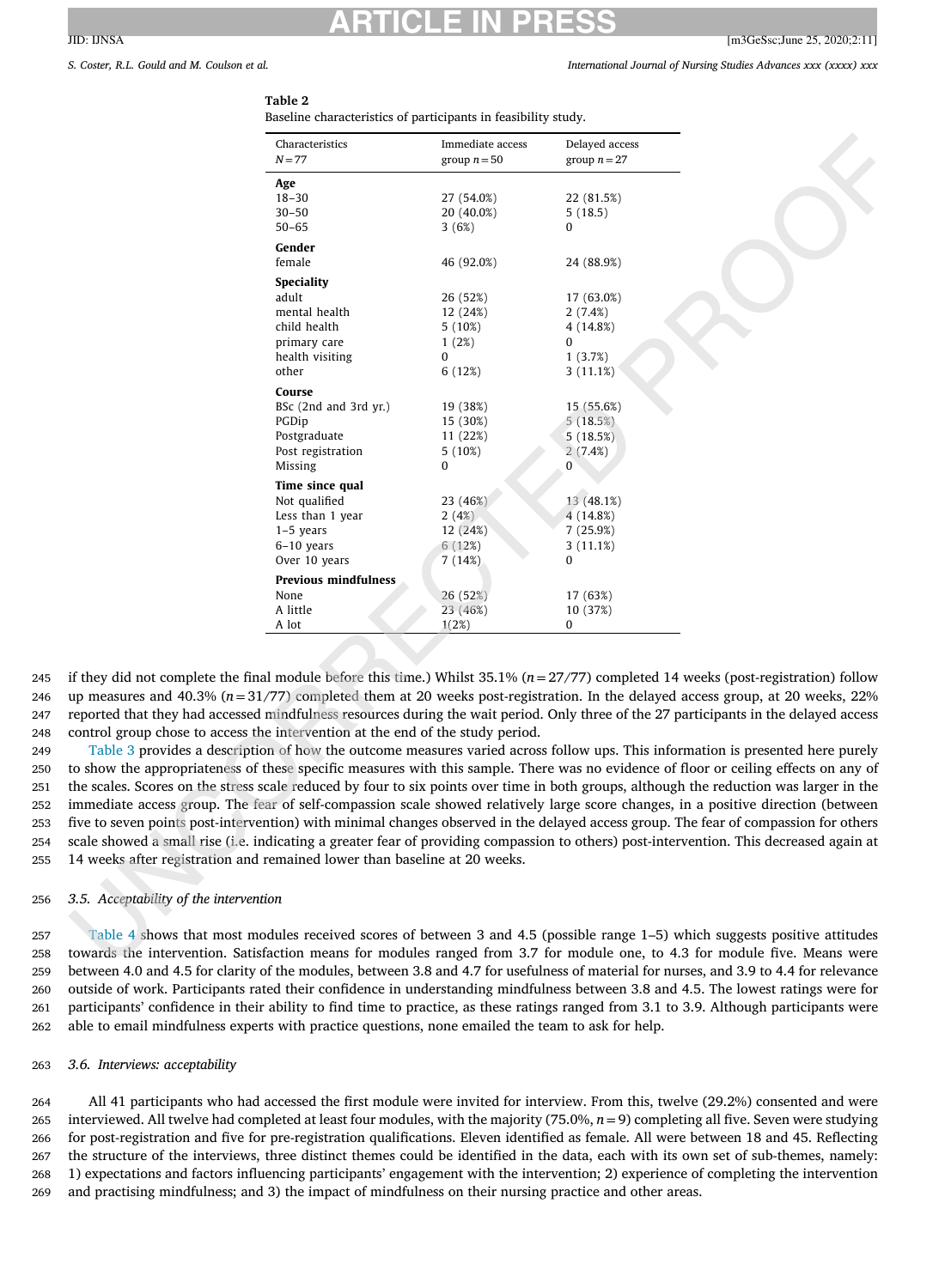<span id="page-8-0"></span>S. Coster. R.L. Gould and M. Coulson et al. (2002) S. Coster and Mursing Studies Advances xxx (xxxx) xxx

## **Table 3**

Outcome mean scores with SD at baseline, post-intervention and at 14 and 20 weeks follow up both by group and overall.

| Measure                                                                                 | Overall Immediate access group                         |                        |                                     |                               | Delayed access group                |                                |                                   |                                        |                             |
|-----------------------------------------------------------------------------------------|--------------------------------------------------------|------------------------|-------------------------------------|-------------------------------|-------------------------------------|--------------------------------|-----------------------------------|----------------------------------------|-----------------------------|
|                                                                                         | Baseline -<br>registered<br>participants<br>$N = 86 +$ | Baseline<br>$n = 50$   | Post-<br>intervention<br>$n = 22$   | Fourteen<br>Weeks<br>$n = 16$ | Twenty<br>weeks<br>$n = 19$         | Baseline<br>$n = 27$           | Post-<br>intervention<br>$n = 14$ | Fourteen<br>Weeks<br>$n = 11$          | Twenty<br>weeks<br>$n = 12$ |
| Compassion for others<br>(FCS)<br>$Min=0$ to $max=40$<br>indicating high fear           | 12.50<br>$(SD = 6.99)$                                 | 12.30<br>$(SD = 7.04)$ | 14.13<br>$(SD = 9.3)$               | 11.88<br>$(SD = 8.41)$        | 10.21<br>$(SD = 7.4)$               | 13.04<br>$(SD = 7.34)$         | 12.78<br>$(SD = 4.50)$            | 14.27<br>$(SD = 8.46)$                 | 10.58<br>$(SD = 8.36)$      |
| Self-compassion (FCS)<br>$Min=0$ to $max=60$<br>indicating high fear                    | 21.34<br>$(SD = 11.32)$                                | 19.42                  | 13.44<br>$(SD = 11.09) (SD = 9.95)$ | 11.06<br>$(SD = 9.84)$        | 10.21<br>$(SD = 6.56)$              | 24.00<br>$(SD = 10.74)$        | 21.64                             | 24.18<br>$(SD = 11.02)$ $(SD = 13.60)$ | 23.83<br>$(SD = 13.7)$      |
| Empathic concern<br>(Subscale IRI)<br>$Min=0$ to $max=28$<br>indicating high empathy    | 21.9<br>$(SD = 3.78)$                                  | 22.0<br>$(SD = 3.83)$  | 20.17<br>$(SD = 4.26)$              | 19.41<br>$(SD = 4.12)$        | 20.89<br>$(SD = 3.91)$              | 21.82<br>$(SD = 3.62)$         | 22.43<br>$(SD = 2.93)$            | $+$                                    | 22.08<br>$(SD = 3.56)$      |
| Mindfulness (MAAS)<br>$1$ to $6$<br>High $scores = greater$<br>mindfulness              | 3.17<br>$(SD = 0.87)$                                  | 3.32<br>$(SD = 0.86)$  | 3.61<br>$(SD = 0.91)$               | 3.67<br>$(SD = 0.77)$         | 3.78<br>$(SD = 0.96)$               | 3.01<br>$(SD = 0.84)$          | 3.13<br>$(SD = 0.69)$             | 3.28<br>$(SD = 0.81)$                  | 3.54<br>$(SD = 0.69)$       |
| Stress Scale<br>(PSS)<br>Scores 10-40<br>High scores=higher stress                      | 22.31<br>$(SD = 5.51)$                                 | 21.40<br>$(SD = 5.57)$ | 16.69<br>$(SD = 6.28)$              | 17.29<br>$(SD = 4.59)$        | 16.42<br>$(6SD = 0.12) (SD = 5.43)$ | 24.03                          | 20.38<br>$(SD = 5.67)$            | 19.45<br>$(SD = 4.94)$                 | 19.33<br>$(SD = 6.24)$      |
| Satisfaction<br>(PROQOL) 22 (low), 23 to<br>41 (average) 42 or above<br>(high)          | Intervention<br>only                                   | 38.41<br>$(SD = 5.21)$ | 38.18 (<br>$(SD = 6.03)$            | 37.31<br>$(SD = 5.90)$        | 38.68<br>$(SD = 6.90)$              | Not collected<br>from control* | 47.90<br>$(SD = 5.81)$            | 39.18<br>$(SD = 6.01)$                 | 40.750<br>$(SD = 5.46)$     |
| Burnout (PROQOL)<br>Less than $22$ (low), $23$ to<br>41 (average) 42 or above<br>(high) | Intervention<br>only                                   | 24.70<br>$(SD = 6.04)$ | 27.13<br>$(SD = 4.42)$              | 25.25<br>$(SD = 5.39)$        | 25.26<br>$(SD = 5.81)$              | Not collected<br>from control* | 23.39<br>$(SD = 5.60)$            | 24.46<br>$(SD = 5.20)$                 | 25.33<br>$(SD = 5.8)$       |
| Fatigue (PROQOL)<br>Less than $22$ (low), $23$ to<br>41 (average) 42 or above<br>(high) | Intervention<br>only                                   | 22.59<br>$(SD = 5.19)$ | 22.04<br>$(SD = 5.49)$              | 20.19<br>$(SD = 5.47)$        | 20.48<br>$(SD = 5.53)$              | Not collected<br>from control* | 22.08<br>$(SD = 4.11)$            | 23.64<br>$(SD = 4.92)$                 | 22.92<br>$(SD = 5.52)$      |

+Registered users including those not randomised.

<sup>∗</sup>ProQOL was collected at end of module 2 not at baseline to reduce questionnaire burden on intervention group. Control group could not complete ProQOL at this second time point.

+ Error missing variable.

#### 270 *3.7. Intervention engagement*

271 From the interviews, it appeared that engagement with the intervention was necessary for completion which then led to greater 272 amounts of practice. The extent of engagement and persistence appeared to depend on several factors: 1) competing events, 2) 273 expectations and 3) ease of use. In the following analysis, used names are pseudonyms.

- 274 *Competing events***:** Events such as placement or exams had a negative impact on how much time and enthusiasm they could 275 dedicate to the intervention.
- 276 "It was a really difficult time for me to do it because I was on placement and you don't have a routine because you know you're 277 *doing shifts all over the place – you're doing nights – earlies…." (Jane, Pre-registration).*
- 278 Not practising as planned made some lose their motivation:
- 279 "...I lost interest because I kinda felt like...I wasn't practising as much as recommended. I wasn't doing it properly." (Claire, Post-280 *registration).*

281 *Expectations*: Participants who completed the modules also reported early investment in the techniques. A number had expec-282 tations that mindfulness could be beneficial for them. These were often formed by a need to deal with stress or challenges, their 283 previous experience of trying to meditate, or through social influence coming from friends and family.

284 "I do meditation and yoga and I've done meditation retreats before now, but I don't seem to be able to apply that to a clinical setting." 285 *(Imogen, Post-registration).*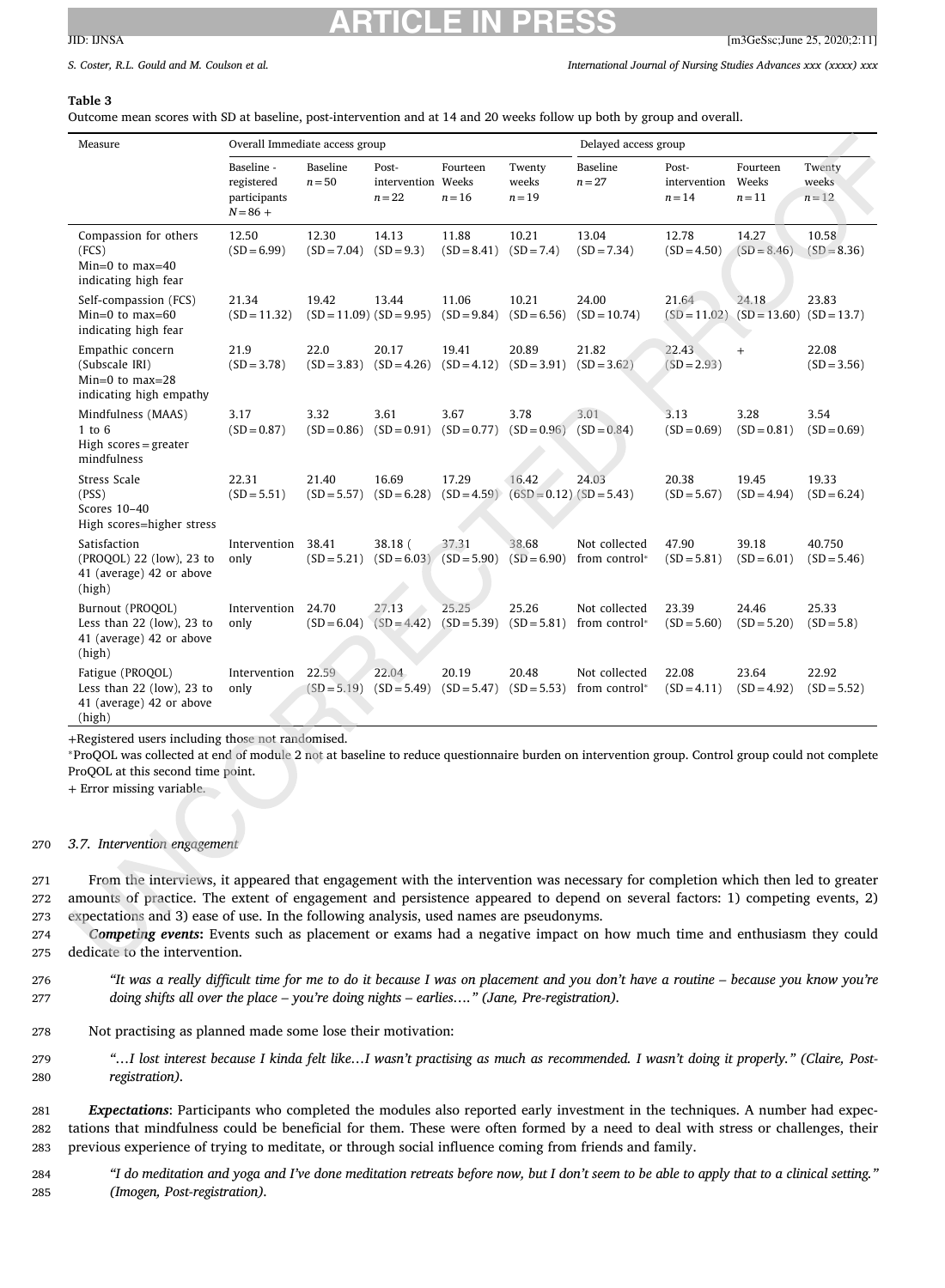## <span id="page-9-0"></span>**ARTICLE IN PRESS**  $JID: IINSA$  [m3GeSsc;June 25, 2020;2:11]

#### **Table 4**

Acceptability scores (study specific measure) by module.

| Acceptability questions<br>Scores $1 =$ least positive to $5 =$ most positive | M1<br>$n = 34$<br>Mean (SD) | M <sub>2</sub><br>$n=27$<br>Mean (SD) | M3<br>$n = 23$<br>Mean (SD) | M4<br>$n=17$<br>Mean (SD) | M5<br>$n = 14$<br>Mean (SD) |
|-------------------------------------------------------------------------------|-----------------------------|---------------------------------------|-----------------------------|---------------------------|-----------------------------|
| How satisfied were you overall with the module?                               | 3.7                         | 3.8                                   | 3.8                         | 4.2                       | 4.3                         |
|                                                                               | (0.6)                       | (0.8)                                 | (0.8)                       | (0.4)                     | (0.6)                       |
| How clear did you find the concepts and ideas in the module?                  | 4.4                         | 4.3                                   | 4.0                         | 4.2                       | 4.5                         |
|                                                                               | (0.7)                       | (0.7)                                 | (0.90)                      | (0.7)                     | 0.5)                        |
| How useful was the content to your work as a nurse?                           | 3.9                         | 4.1                                   | 3.8                         | 4.5                       | 4.7                         |
|                                                                               | (0.8)                       | (0.9)                                 | (0.7)                       | (0.5)                     | (0.6)                       |
| How useful was the content to you personally, outside of work?                | 4.1                         | 3.9                                   | 4.0                         | 4.2                       | 4.4                         |
|                                                                               | (0.9)                       | (0.9)                                 | (0.8)                       | (0.5)                     | (0.7)                       |
| How confident are you in your understanding of the mindfulness techniques     | 3.8                         | 3.9                                   | 3.8                         | 3.8                       | 4.5                         |
| that you have just learnt in the module?                                      | (0.8)                       | (0.8)                                 | (0.8)                       | (0.6)                     | (0.6)                       |
| How confident do you feel about your ability to find time to practise         | 3.3                         | 3.4                                   | 3.1                         | 3.5                       | 3.9                         |
| mindfulness over the coming week?                                             | (0.9)                       | (0.8)                                 | (0.7)                       | (1.1)                     | (0.9)                       |

286 "I had a colleague who'd done mindfulness classes but I'd never gone to any - but she kind of told me a little bit about them and what 287 *she did in them – and it was quite different to how this course has been" (Jane, Pre-registration).*

288 *Ease of use:* Ease of use was perceived as important. Participants commented on how they had found learning mindfulness online, 289 and several issues were raised during this discussion. The majority had enjoyed learning online and had particularly appreciated the 290 flexibility it afforded. For example, one participant said:

- 291 "I thought that having the online format was far more helpful. If it was a weekly session that you had to go to, I don't think I would 292 *have been able to do it as often as I did." (Diana, Pre-registration).*
- 293 Most participants liked learning online and independently.

294 "I think going through the materials made sense. I didn't really need any group input. I didn't feel I needed it and I was able to read it 295 *and do it wherever and whenever." (Helen, Pre-registration nurse).*

296 A handful of participants reported that it was sometimes tricky to put new practices in context, and that it might have been useful 297 to have spoken to other participants to clarify how to practise them. Three participants suggested the idea of a hybrid course, which 298 involved a face-to-face session to introduce or to finalise the intervention.

- 299 "It would be nice to have a de-brief afterwards as a group or an initial thing at the start of the course. Just to have that contact" 300 *(Imogen, Post-registration).*
- 301 "Maybe at the end. Because I felt like for me...I really enjoyed it whilst I was doing it but it would have been nice at the end if it had an end session – an opportunity to just discuss what they found helpful and what they hadn't found helpful and how they incorporated 303 *it into their practice" (Claire, Post-registration).*

304 However, intervention factors which made the material more difficult to access (e.g. the lack of portability of information or 305 limited mobile access) made it less likely that participants would engage. Two participants suggested that it would have been better 306 as an app. One explained:

307 *"If it had been an app on my phone I would have used it a lot more…. I think there is something about doing it on my own when there* 308 are people in the house. And I think that taking a laptop into a room is a bit too conspicuous!" (Carol, Post-registration).

 Conversely, two other participants said that what they considered to be the "formality" of the laptop in comparison to their mobile phone, was more appropriate for their learning. None of the participants had emailed the mindfulness experts with practice questions. When asked about why they had not used this facility, all interviewees explained that they had found the instructions on how to practice sufficient for their needs.

313 *Establishing a practice*: Several participants identified approaches such as scheduling in advance, that helped them keep going 314 with the intervention. One said:

- 315 "I had to do it at a regular time which is I know very difficult for nurses...when you're on nights to do it at a regular time but I did it 316 *in the morning." (Carol, Post-registration).*
- 317 Another confirmed:

318 "The mindfulness was just trying to start a new habit - which is quite difficult at first ........I had to give myself what I call protected ime to do it – even if it wasn't the whole ten minutes – even if it was just five minutes – it was sort of five minutes for me and I actually 320 *quite appreciated that." (Michelle, Post-registration).*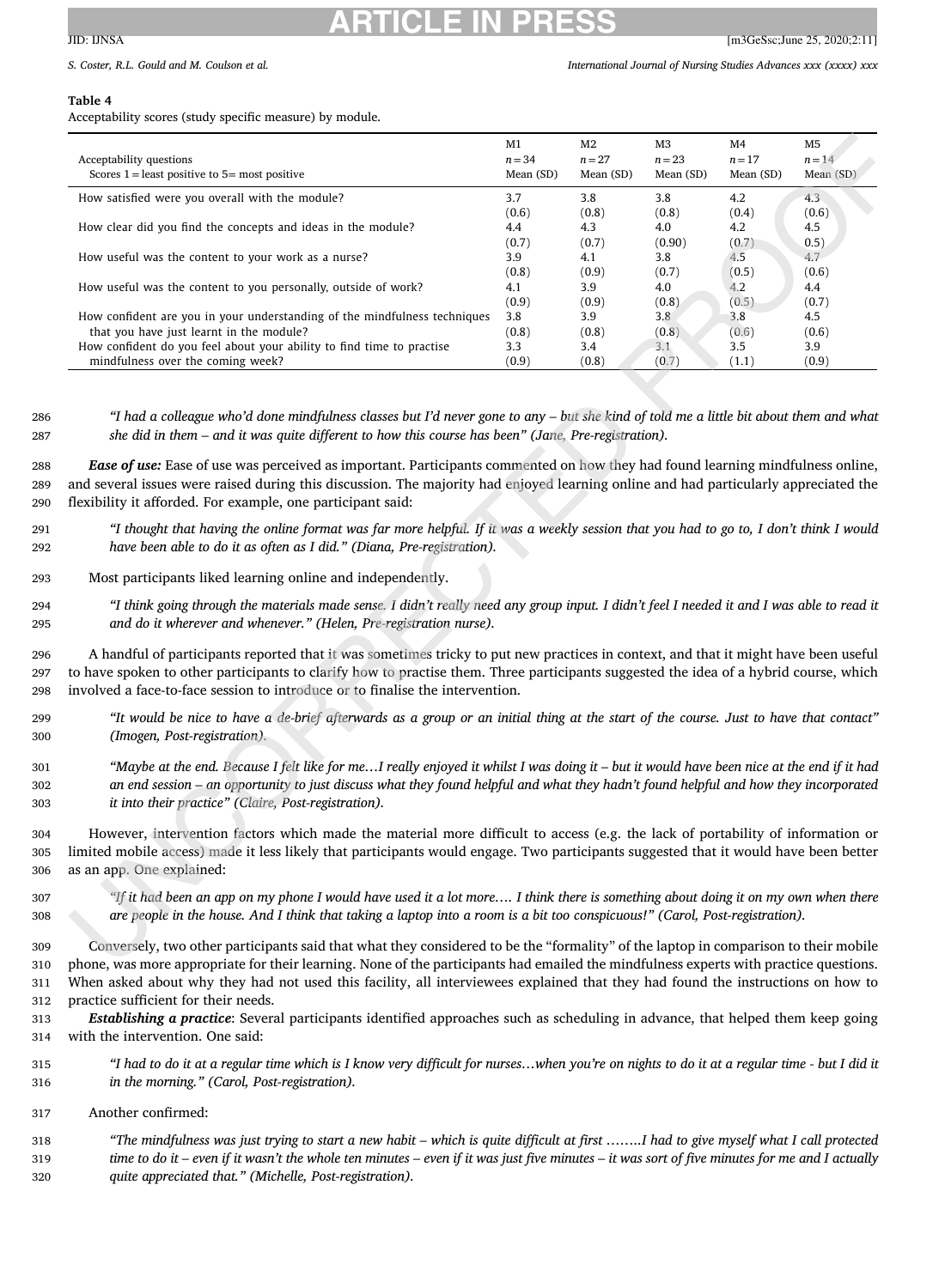S. Coster. R.L. Gould and M. Coulson et al. (2002) S. Coster and Mursing Studies Advances xxx (xxxx) xxx

## The following four themes emerged from the data as effects of greater practice:

*Self-care:*

 Several participants reported that the compassion meditations and self-care material had a beneficial impact on the way that they treated themselves. For two participants the idea of prioritising self-care was a revelation which had a significant impact on the way that they thought about themselves. One participant explained:

"As a nurse you feel this pressure to look after people, and if you don't do that then you're not a good nurse. That's what I felt the 327 pressure was. But after that module, I felt to be a good nurse I have to look after myself, so it's not selfish, it's important to enable me *to be a good nurse." (Claire, Post-registration).*

Another respondent agreed:

330 "...as a nurse you are always looking after other people and I think I've taken from the course that I need to start taking care of me as 331 well because I matter just as much... and it makes me able to do my job properly." (Michelle, Post-registration).

*Emotional regulation:*

 An increased ability to regulate negative emotions, particularly stress, at home, university and in nursing practice was also men- tioned. Several participants reported that they were developing a more considered approach to ward stressors, which made them feel better and improved the quality of the care they gave.

336 When I did mindfulness, I was able to see myself and I was a lot calmer, really think and assess what was going on which is a luxury 337 because you don't always get that time on the ward. When I did, I felt that my shift was running much more smoothly, I was in charge, 338 everything was going the way I needed things to go, and I was doing what I needed to do." (Claire, Post-registration).

 STOP and the 3-minute breathing space were considered useful tools to use throughout the day when clinical practice was tough. Another also spoke about being able to use the 3-minute breathing space to check in with herself after being with patients:

- 341 "It's making sure that I don't carry that emotional baggage with me okay so write it down and then if I need to, I can do a three-minute *meditation right there – just to make sure that I'm okay." (Michelle, Post-registration).*
- *Awareness on the ward:*

 Four participants reported greater awareness in clinical practice; describing how they could come off autopilot to focus on each task as it was performed. This process resulted in paying mindful attention to their patient without distractions. One participant clarified:

347 "I feel like I can care for patients better - because if they ask me for something I will actually remember. Because sometimes you just 348 get so busy and you're like "yes I'll do that" - and then you completely forget. Now I do remember." (Diana, Pre-registration).

 Another participant commented on how much more efficient at her role she had become since clearing her head of pervasive thoughts throughout the day and felt that it had improved her engagement with patients:

- 351 "If I'm having a one to one with a patient the STOP practice works well there. Then it's much easier to formulate what I'm going to say *based on what they've said." (Imogen, Post-registration).*
- *3.8. Practice after the intervention:* The presence of feedback loops
- Participants who reported feeling a positive impact of the practices on their lives relatively early on, appeared to find it easier to persevere with the intervention. One participant considered:
- 356 "I don't know you very consciously remind yourself of doing it and then as you practice it I suppose it becomes more natural in some ways more than others – and eventually some of the ways of doing mindfulness became a natural way to respond to stressful *situations and tiredness and overload." (Helen, Pre-registration).*
- Not practicing as planned made some participants lose their motivation:
- 360 "I think that like I kind of dunno I lost interest because I kinda felt like Cos I wasn't practicing as much as recommended...I wasn't *doing it properly" (Carol, Post-registration).*
- Similarly, the more practice participants completed, the more likely they were to report establishing a habit, or a fondness for certain practices, which in turn led to more practise.
- 364 "And I think, when I finally learned how to incorporate it into what I was doing rather than just thinking okay I have to do this right *now - I enjoyed it a lot more." (Claire, Post-registration).*
- 366 "The more it went on through the weeks, the more it became a bit of a habit, the more it became easier to slot into my day." (Michelle, *Post-registration).*

 However, although several respondents reported being very keen to maintain their practice because they had witnessed definite benefits to their lives, almost all those interviewed reported that practice levels were lower after having completed the intervention than during it.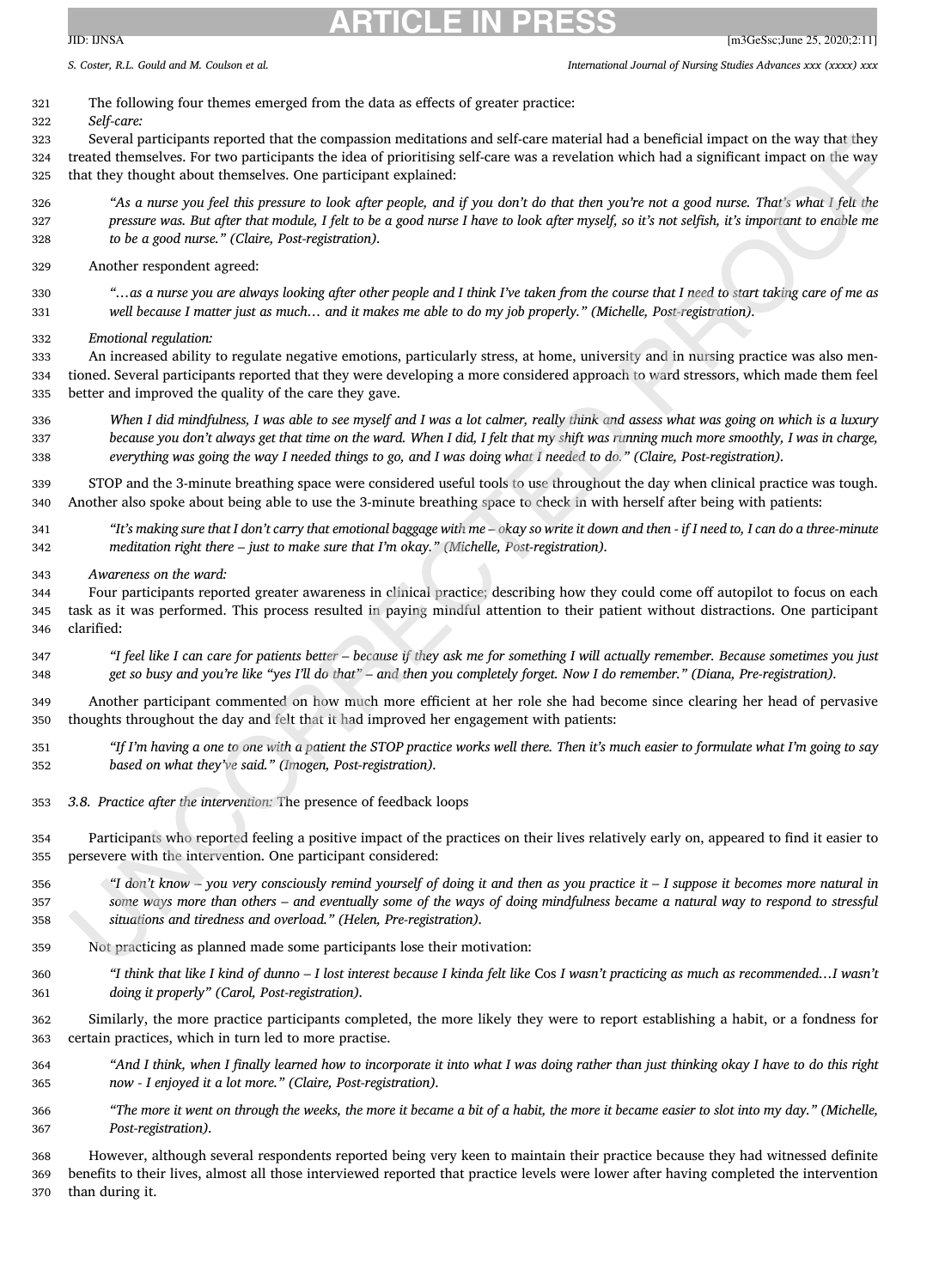## **ARTICLE IN PRESS**  $JID: INSA$  [m3GeSsc;June 25, 2020;2:11]

S. Coster. R.L. Gould and M. Coulson et al. (2002) S. Coster and Mursing Studies Advances xxx (xxxx) xxx

371 "At the time five weeks seemed perfectly suitable but now the course is over, I've kind of fallen into a bit of a relapse. I have found it *quite hard to continue with the practices without the daily organised structure of it." (Diana, Pre-registration).*

## **4. Discussion**

 The quantitative results from this present study suggested that although participants found the intervention largely relevant to their nursing work, they struggled to complete all five modules and to fit formal mindfulness practices into their lives. The qualitative data illuminated how a sample of these participants had engaged with learning mindfulness online. These participants reported how they had used the informal techniques to enhance their nursing practice, allowing them to slow down, focus more on patients' needs, regulate their emotions, and in some cases, to be more compassionate to themselves. The literature suggests that such outcomes can lead to greater compassion to others [\(Block-Lerner](#page-13-0) et al., 2007; Shapiro and [Schwartz,](#page-14-0) 1998; [Sinclair](#page-14-0) et al., 2016). Indeed, some authors suggest that motivation for self-compassion may develop prior to compassion for others [\(Rodríguez-Carvajal,](#page-14-0) García-Rubio, Paniagua, García-Diex, and de Rivas, 2016).

 The attrition rate for the intervention reported in this paper was very high, with 54% failing to complete at least three modules. Lost to follow up rates of 53.2% post-intervention and 59.7% at 20 weeks were also high. High rates of attrition in online mindfulness programmes are not uncommon in non-nursing populations, where online delivery is better established (Fish, Brimson, and Lynch, 2016). A [meta-analysis](#page-13-0) by [Spijkerman,](#page-14-0) Pots, and Bohlmeijer (2016) found that attrition from online programmes in a range of clinical and non-clinical populations varied between 8% and 65%. Thus, although face to face mindfulness studies can also suffer from significant attrition, with estimated mean drop-out rates of 29% (Nam and [Toneatto,](#page-14-0) 2016), attrition from online studies can be higher (Fish et al., [2016\)](#page-13-0). These high attrition rates in online mindfulness studies are somewhat counterintuitive given that remote delivery is designed to fit participants' needs by reducing travel and time commitments. Reasons cited in the literature for non- completion of online mindfulness interventions include lack of time, lack of perceived benefit, and forgetting to practise (Banerjee, Cavanagh, and Strauss, 2017; Fish et al., [2016;](#page-13-0) [Spijkerman](#page-14-0) et al., 2016), which were echoed by some [non-completers](#page-13-0) in the present study.

 The literature and this study suggest that persuading nursing students to remain engaged with an online mindfulness interven- tion, particularly one requiring home practice, may be a challenge. We attempted to make the time commitment required by this intervention relatively low. However, there is likely to be less motivation amongst nurses or nursing students with no outstanding clinical problems or psychological symptoms to alleviate, and with no obvious consequences to disengaging from the intervention. We suggest, given the nature of mindfulness it is probably not feasible to conscript participants into mindfulness practice; however, mindfulness techniques could be more formally integrated into the curriculum [\(McConville,](#page-14-0) McAleer, and Hahne, 2017). In addition to providing devoted time to practise, this may also increase the perceived relevance and importance of mindfulness for delivering nursing care. For post-registration nurses, the answer may be to attach credits as part of continuing professional development to encourage persistence and denote that such training is valued.

 Improving the intervention may also reduce attrition. The qualitative data suggest that the intervention was generally well received by those who used it, and there were few suggestions on how it could be improved. However, as can be seen from the comments on ease of use, a few participants suggested that the intervention may have been easier to use as an app. Although this feeling was not universal, some material such as meditation practices could be made available through a mobile app, which could also allow the scheduling and recording of practice through calendar links. Three interviewees also suggested the potential for meeting up in addition to the online learning. The potential for virtual meet ups or face to face meetings either at the beginning or end of the intervention could be explored as a way of providing participants with additional encouragement to continue.

 For significant benefits to accrue, participants need to practise mindfulness techniques in their everyday life. Both completion and practice rates are poorly reported in many studies [\(Gilmartin](#page-13-0) et al., 2017). There was evidence of significant self-reported practice in the present study; the number of participants reporting high to moderate formal weekly practice (e.g. more than three times a week) ranged from 43.5% to 57.1% over the course of the study. The proportion of participants reporting high to moderate weekly informal practice ranged from 47.6% to 69% of the sample. However, as both formal and informal practice was measured by self- report, it may have been subject to inaccurate recall or social desirability bias. Overall, informal practice appeared to be easier for nursing students to incorporate into their daily routine. Research on the impact of informal practice on psychological outcomes is in its infancy [\(Cavanagh](#page-13-0) et al., 2018), but an investigation into the contribution of informal practice alone to improving clinical care may be worthwhile.

#### *4.1. Strengths and limitations*

 The strengths of this study were that an evidence-based intervention was developed using a systematic approach within a standard framework, guided by expert tutors and informed by the experience of clinical nurses. This development process was transparent, and the resulting intervention remains replicable and available for future testing with a larger population. Substantial qualitative and quantitative feedback was collected across the study to improve the intervention for future iterations. The feasibility and acceptability of the intervention was also thoroughly tested using a randomised design which also assessed future study procedures. The study showed that a waiting list control design may not be appropriate for future effectiveness studies, as a significant number of participants in the control group accessed other mindfulness resources during their wait time, and very few decided to join the study after the wait period was over.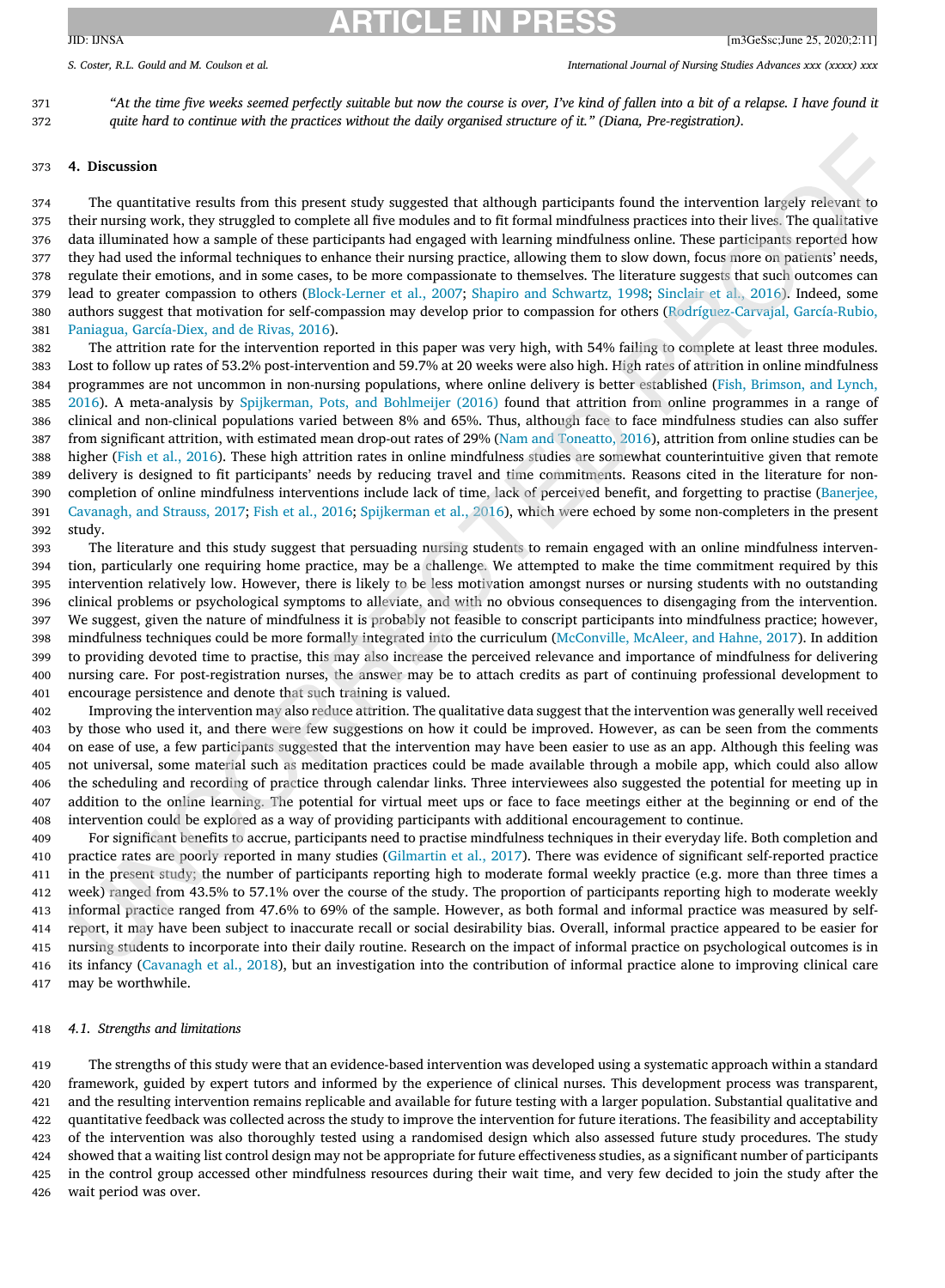S. Coster. R.L. Gould and M. Coulson et al. (2002) S. Coster and Mursing Studies Advances xxx (xxxx) xxx

 The mean scores and standard deviations for all the psychological outcomes are provided to determine their appropriateness for use with similar samples of nursing students and to assist with the derivation of sample sizes in future effectiveness studies which use these measures. However, it is not appropriate to analyse between or within group changes in feasibility studies which are not powered to look at effectiveness (Lancaster, Dodd, and [Williamson,](#page-14-0) 2004). With such a small sample, it would be impossible to determine whether changes between or within groups were due to chance findings through random measurement error, an intervention effect, or other variables extraneous to the intervention (e.g. placement or exams). This means that the intervention would now need to be tested in a larger effectiveness study to obtain evidence of an impact on compassion levels before it could be recommended for use in nursing education for this purpose.

 A major limitation was that attempts to obtain feedback from non-completers through an online exit survey or interview, were unsuccessful. This could have potentially skewed findings as most of the quantitative and qualitative data collected were from those who had completed at least three modules and who may have been amongst the more enthusiastic. As none of the participants who struggled to complete the intervention consented to be interviewed, this limited the depth of important data that could be collected to explain high attrition and disengagement. Future research would need to determine more effective ways of eliciting the views of participants who find the intervention least helpful. This would help to ascertain whether their lack of engagement related to the intervention itself or to their initial perceptions of the benefits of mindfulness.

 Although significant progress has been made in developing new ways of delivering mindfulness material (i.e. online, by video/webinar, or smartphone apps) for the general public and clinical populations, this has rarely been extended to healthcare professionals. Mindfulness interventions are also rarely adapted for use in clinical care. To date, there have only been two small quasi-experimental US studies evaluating online mindfulness interventions with nurses, which broadly support the findings in this paper. One delivered mindfulness training through a university online learning system and reported a decrease in participant stress levels [\(Spadaro](#page-14-0) and Hunker, 2016). A second evaluated a hybrid intervention of face to face attendance with back-up recordings of sessions accessible online (Sanko, [McKay,](#page-14-0) and Rogers, 2016). Although the latter reported high dropout, participants' stress levels declined and they also self-rated improvements in clinical performance, compassion and communication skills. The key aim of the research in this current paper was to develop a mindfulness intervention which supported compassion, and that was tailored specifi- cally for nurses. Both face to face and online mindfulness interventions for particular groups (e.g. parents) or health conditions (e.g. cancer) comprise mindfulness materials adapted for the common or important issues that these groups encounter. It therefore seems reasonable to argue that those used by healthcare professionals should provide the same salience. If interventions are not targeted in this way, they may fail to persuade clinicians to invest time in them or allow them to transfer mindfulness effectively into their clinical roles. This study begins this process of targeting online mindfulness interventions for nurses.

#### **5. Conclusion**

 The UK study reported in this paper builds upon previous research and further expands the scope of mindfulness-based interven- tions to address compassion and quality in clinical practice. Recent research suggests that compassion training practices may convey greater benefits in terms of prosocial behaviour and compassion towards others than standard mindfulness practices (Brito-Pons, Campos, and Cebolla, 2018; [Hildebrandt,](#page-13-0) McCall, and Singer, 2017). Therefore, the inclusion of specific compassion practices, such as those in this current online intervention, may be central to interventions supporting compassion in the workplace.

 Mindfulness interventions, which offer dual benefits of supporting oneself and enhancing one's care of others, offer a promising approach to engaging professionals in compassion training. The results from this study suggest that whilst many participants did not complete the intervention, those who did reported it to be beneficial. Future research will draw upon participant feedback to develop an optimised intervention and to reduce attrition rates, in preparation for a larger study.

#### **Funding**

This research did not receive any specific grant from funding agencies in the public, commercial or not-for-profit sectors.

## **Uncited references**

 (Chen, Yang, Wang, and [Zhang,](#page-13-0) 2013; [Creswell,](#page-13-0) 2017; [Davidson](#page-13-0) et al., 2003; [Kang,](#page-14-0) Choi, and Ryu, 2009; O'Driscoll, Hat, Corbett, and Serrant, 2018; [Ratanasiripong,](#page-14-0) Park, Ratanasiripong, and Kathalae, 2015; Song and [Lindquist,](#page-14-0) 2015; Young, Bruce, Turner, and Linden, 2001).  $^{Q2}_{471}$ 

## **Declaration of Competing Interest**

 The authors declare that they have no known competing financial interests or personal relationships that could have appeared to influence the work reported in this paper.

#### **Acknowledgements**

We would like to thank the participants who took part in the research.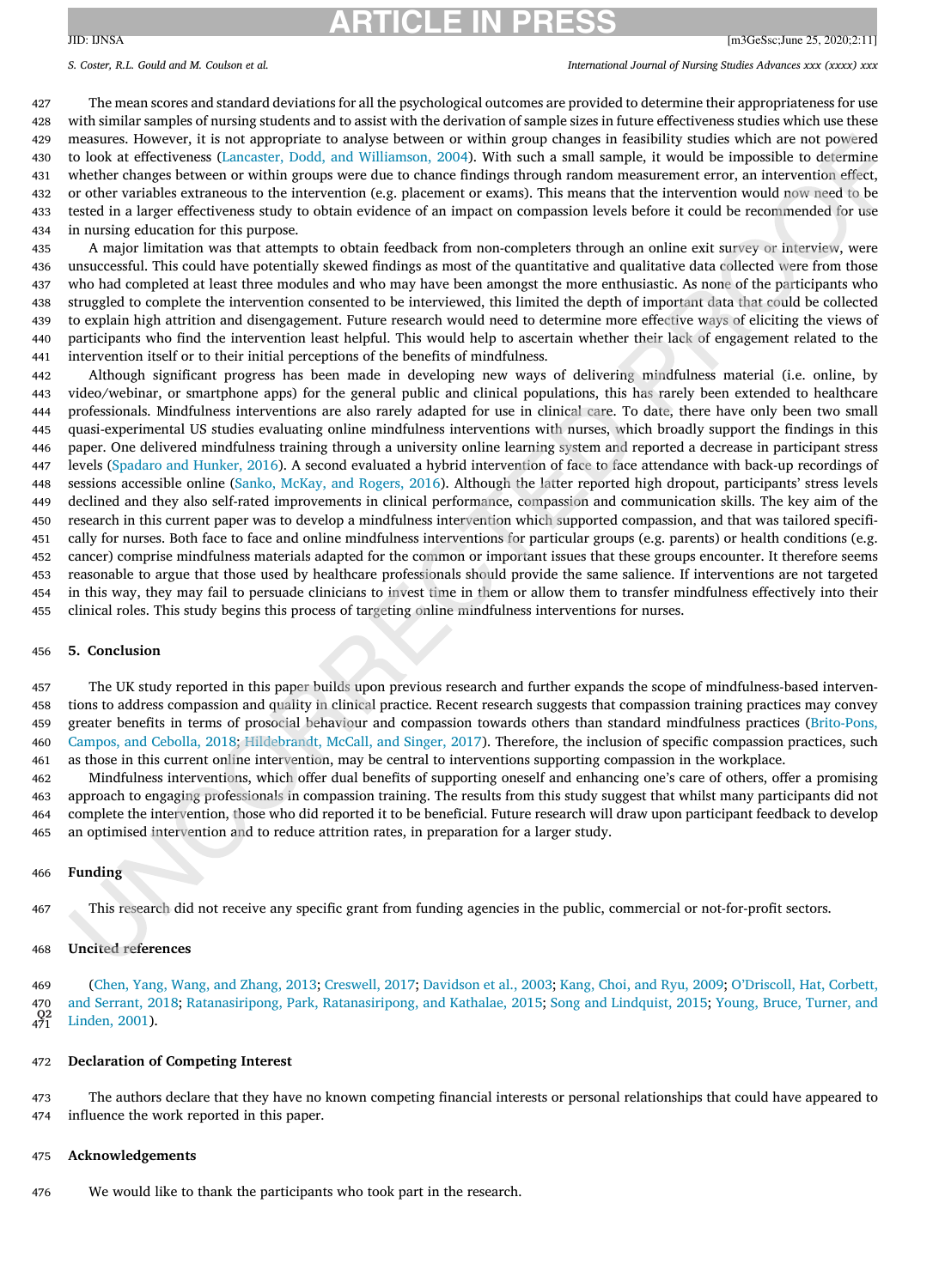## <span id="page-13-0"></span>477 **Supplementary materials**

478 Supplementary material associated with this article can be found, in the online version, at doi[:10.1016/j.ijnsa.2020.100004.](https://doi.org/10.1016/j.ijnsa.2020.100004)

## 479 **References**

- 480 Arain, M., Campbell, M.J., Cooper, C.L., Lancaster, G.A., 2010. What is a pilot or feasibility study? a review of current practice and editorial policy. BMC Med Res 481 Methodol 10, 67.<br>482 Baneriee, M., Cavanas
- 482 Banerjee, M., Cavanagh, K., Strauss, C., 2017. A qualitative study with healthcare staff exploring the facilitators and barriers to engaging in a self-help mindfulness-based<br>483 intervention. Mindfulness 8 (6). 1653–16 intervention. Mindfulness 8 (6), 1653-1664.
- 484 Barbosa, P., Raymond, G., Zlotnick, C., Wilk, J., Toomey, R.3., Mitchell, J.3, 2013. Mindfulness-based stress reduction training is associated with greater empathy and reduced anxiety for graduate healthcare students.. 485 reduced anxiety for graduate healthcare students., 2013. Educ Health (Abingdon) 26 (1), 9–14.
- 486 Beddoe, A.E., Murphy, S.O., 2004. Does mindfulness decrease stress and foster empathy among nursing students? J. Nurs. Edu. 43 (305–12).
- 487 Bishop, S.R., Lau, M., Shapiro, S., Carlson, L., Anderson, N.D., Carmody, J., 2004. Mindfulness: a proposed operational definition. Clin. Psych.: Sci. Pract. 11, 230–241. Block-Lerner, J., Adair, C., Plumb, J.C., Rhatigan, D., Orsillo, S., 2007. The case for mindfulness-based approaches in the cultivation of empathy: does nonjudgmental 489 present-moment awareness increase capacity for perspective-taking and empathic concern. J. Marital Fam. Ther. 33 (4), 501–516.<br>490 Blomberg. K.. Griffiths. P.. Wengstrom. Y.. May. C.. Bridges. J.. 2016. Interventions f
- 490 Blomberg, K., Griffiths, P., Wengstrom, Y., May, C., Bridges, J., 2016. Interventions for compassionate nursing care: a systematic review. Int J Nurs Stud 62, 137-155.<br>491 Botha, E., Gwin, T., C., P., 2015. The effecti 491 Botha, E., Gwin, T., C., P., 2015. The effectiveness of mindfulness based programs in reducing stress experienced by nurses in adult hospital settings: a systematic<br>492 review of quantitative evidence protocol. JBI Dat 492 review of quantitative evidence protocol. JBI Database Syst. Rev Implement Rep. 13 (10), 21–29.
- 493 Braun, V., Clarke, V., 2006. Using thematic analysis in psychology. Qual. Res Psychol. 3 (2), 77–101.<br>494 Brito-Pons G. Campos D. Cebolla, A. 2018. Implicit or explicit compassion? effects of compassion cu
- 494 Brito-Pons, G., Campos, D., Cebolla, A., 2018. Implicit or explicit compassion? effects of compassion cultivation training and comparison with mindfulness-based stress 495 reduction. Mindfulness 9 (5), 1494–1508.<br>496 Brown, K., Ryan, R., 2003. The benefits of bei
	- 496 Brown, K., Ryan, R., 2003. The benefits of being present: mindfulness and its role in psychological well-being. J. Pers. Soc. Psychol. 84 (2), 822–848.
- 497 Carmody, J., Baer, R.A., 2009. How long does a mindfulness-based stress reduction program need to be? A review of class contact hours and effect sizes for psychological 498 distress. J. Clin. Psychol. 65 (6), 627–638.<br>499 Cayanagh K. Churchard A. O'Hanlon P. Muu
- 499 Cavanagh, K., Churchard, A., O'Hanlon, P., Mundy, T., Votolato, P., Jones, F., Gu, J., Strauss, C., 2018. A randomised controlled trial of a brief online mindfulness-based 500 intervention in a non-clinical population: replication and extension. Mindfulness 9 (4), 1191–1205.<br>501 Cavanagh, K., Strauss, C., Cicconi, F., Griffiths, N., Wyper, A., Jones, F., 2013. A randomised controlled
- 501 Cavanagh, K., Strauss, C., Cicconi, F., Griffiths, N., Wyper, A., Jones, F., 2013. A randomised controlled trial of a brief online mindfulness-based intervention. Behav<br>502 Res. Ther. 51 (9). 573–578. 502 .Res. Ther. 51 (9), 573–578.
- 503 Chambers, C., Ryder, E., 2009. Compassion and Caring in Nursing. Radcliffe Publishing Ltd, Oxford.<br>504 Chen, Y., Yang, X., Wang, L., Zhang, X., 2013. A randomized controlled trial of the effects of brief i
- 504 Chen, Y., Yang, X., Wang, L., Zhang, X., 2013. A randomized controlled trial of the effects of brief mindfulness meditation on anxiety symptoms and systolic blood 505 pressure in Chinese nursing students. Nurse. Educ. Today 33 (10), 1166–1172.<br>506 Cohen. S.. Kamarck. T.. Mermelstein. R.. 1983. A Global Measure of Perceived Stres
	- 506 Cohen, S., Kamarck, T., Mermelstein, R., 1983. A Global Measure of Perceived Stress. J. Health. Soc. Behav. 24 (4), 385–396.
- 507 Cohen-Katz, J., Wiley, S.D., Capuano, T., Baker, D.M., Shapiro, S.L., 2004. The effects of mindfulness-based stress reduction on nurse stress and burnout: a quantitative 508 and qualitative study. Holist. Nurs. Pract. 18 (6), 302–308.
- 509 Cole-King, A., Gilbert, P., 2011. Compassionate care: the theory and the reality. Journal of Holistic Healthcare 8 (3), 29–36.<br>510 Craig. P., Dienne, P., Macintyre, S., Michie, S., Nazareth, L. Petticrew. M., 2008. Dev

510 Craig, P., Dieppe, P., Macintyre, S., Michie, S., Nazareth, I., Petticrew, M., 2008. Developing and evaluating complex interventions: the new medical research council 511 guidance. The British Medical Journal 337, a1655.

- 512 Crane, C., Crane, R.S., Eames, C., Fennell, M.J.V., Silverton, S., Williams, J.M.G., Barnhofer, T., 2014. The effects of amount of home meditation practice in mindfulness 513 based cognitive therapy on hazard of relapse to depression in the staying well after depression trial. Behav Res Ther 63, 17–24.
- 514 Crane, C., Williams, J., 2010. Factors associated with attrition from mindfulness-based cognitive therapy in patients with a history of suicidal depression. Mindfulness 515 1 (1), 10–20.
- 516 Creswell, J.D., 2017. Mindfulness Interventions. Annu Rev Psychol 68 (1), 491–516.
- 517 Cummings, J., Bennett, V., 2012. Compassion in Practice: Nursing, Midwifery and Care Staff: Our Vision and Strategy London.<br>518 Davidson, R.J., Kabat-Zinn, J., Schumacher, J., Rosenkranz, M., Muller, D., Santorelli, S.
- 518 Davidson, R.J., Kabat-Zinn, J., Schumacher, J., Rosenkranz, M., Muller, D., Santorelli, S.F., 2003. Alterations in brain and immune function produced by mindfulness<br>519 meditation. Psychosom Med 65, 564–570. meditation. Psychosom Med 65, 564–570.
- 520 Davis, M.H., 1983. Measuring individual differences in empathy: evidence for a multidimensional approach. J Pers Soc Psychol 44 (1), 113–126.
- 521 Delgado, C., Upton, D., Ranse, K., Furness, T., Foster, K., 2017. Nurses' resilience and the emotional labour of nursing work: an integrative review of empirical literature.
- 522 Int J Nurs Stud 70, 71–88.<br>523 Demarzo, M.M., Montero-Mari 523 Demarzo, M.M., Montero-Marin, J., Cuijpers, P., Zabaleta-del-Olmo, E., Mahtani, K.R., Vellinga, A., Vicens, C., Lopez-del-Hoyo, Y., Garcia-Campayo, J., 2015. The<br>524 Fificacy of Mindfulness-Based Interventions in Prima 524 Efficacy of Mindfulness-Based Interventions in Primary Care: a Meta-Analytic Review. Ann Fam Med 13 (6), 573–582.
- 525 Dimidjian, S., Beck, A., Felder, J.N., Boggs, J., Gallop, R., Segal, Z.V., 2014. Web-based Mindfulness-based Cognitive Therapy for reducing residual depressive symptoms:
- 526 an open trial and quasi-experimental comparison to propensity score matched controls. Behav Res Ther 63, 83–89.<br>527 Durkin, M., Gurbutt, R., J., C., 2018. Qualities, teaching, and measurement of compassion in nursing: 527 Durkin, M., Gurbutt, R., J., C., 2018. Qualities, teaching, and measurement of compassion in nursing: a systematic review. Nurse Educ Today 63, 50–58.<br>528 Fieley, C.R., 1995. Compassion fatigue: coping with secondary t
	- 528 Figley, C.R., 1995. Compassion fatigue: coping with secondary traumatic stress disorder in those who treat the traumatized. Florence, KY.
- 529 Firth-Cozens, J., Cornwell, J., 2009. Enabling Compassionate Care in Acute Hospital Settings. King's Fund, London.
- 530 Fish, J., Brimson, J., Lynch, S., 2016. Mindfulness interventions delivered by technology without facilitator involvement: what research exists and what are the clinical outcomes? Mindfulness (N Y) 7 (5), 1011-1023. 531 outcomes? Mindfulness (N Y) 7 (5), 1011-1023.<br>532 Francis, R., 2013. Report of the Mid Staffordshire NJ
- 532 Francis, R., 2013. Report of the Mid Staffordshire NHS Foundation Trust Public Inquiry London.<br>533 Goyal, M., Singh, S., Sibinga, E.M., Gould, N.F., Rowland-Seymour, A., Sharma, R., Berger, Z.,
- 533 Goyal, M., Singh, S., Sibinga, E.M., Gould, N.F., Rowland-Seymour, A., Sharma, R., Berger, Z., Sleicher, D., Maron, D.D., Shihab, H.M., Ranasinghe, P.D., Linn, S., 534 Saha, S., Bass, E.B., Haythornthwaite, J.A., 2014. Meditation programs for psychological stress and well-being: a systematic review and meta-analysis. JAMA 535 Intern Med 174 (3), 357–368.
- 536 Gilbert, P., 2009. The Compassionate Mind, Constable Robinson London.<br>537 Gilbert, P., McEwan, K., Matos, M., Rivis, A., 2011. Fears of compassion:
	- Gilbert, P., McEwan, K., Matos, M., Rivis, A., 2011. Fears of compassion: development of three self-report measures. Psychol Psychother 84 (3), 239-255.
- 538 Gilmartin, H., Goyal, A., Hamati, M.C., Mann, J., Saint, S., Chopra, V., 2017. Brief mindfulness practices for healthcare providers-a systematic literature review. Am. 539 J. Med. 130 (10) 1219.e1211-1219.e1217.<br>540 Hochschild, A.R., 1983. The managed heart: Co
	- 540 Hochschild, A.R., 1983. The managed heart: Commercialization of human feeling. University of California Press, Berkeley, CA.
- 541 Hildebrandt, L.K., McCall, C., Singer, T., 2017. Differential effects of attention-, compassion-, and socio-cognitively based mental practices on self-reports of mindfulness 542 and compassion. Mindfulness 8 (6), 1488–1512.
- 543 Hoffmann, T.C., Glasziou, P.P., Boutron, I., Milne, R., Perera, R., Moher, D., Altman, D.G., Barbour, V., Macdonald, H., Johnston, M., Lamb, S.E., Dixon-Woods, M., 544 McCulloch, P., Wyatt, J.C., 2014. Better reporting of interventions: template for intervention description and replication (TIDieR) checklist and guide. BMJ 348, 545 g1687.
- 546 Hölzel, B.K., Lazar, S.W., Gard, T., Schuman-Olivier, Z., Vago, D.R., Ott, U., 2011. How Does Mindfulness Meditation Work? Proposing Mechanisms of Action From a<br>547 Conceptual and Neural Perspective. Perspect. Psychol. 547 Conceptual and Neural Perspective. Perspect. Psychol. Sci. 6 (6), 537–559.
- 548 Irving, J.A., Dobkin, P.L., Park, J., 2009. Cultivating mindfulness in health care professionals: a review of empirical studies of mindfulness-based stress reduction 549 (MBSR). Complement Ther Clin Pract 15 (2), 61–66.
- 550 Julious, S.A., 2005. Sample size of 12 per group rule of thumb for a pilot study. Phamaceutical Stat. 4, 287–291.